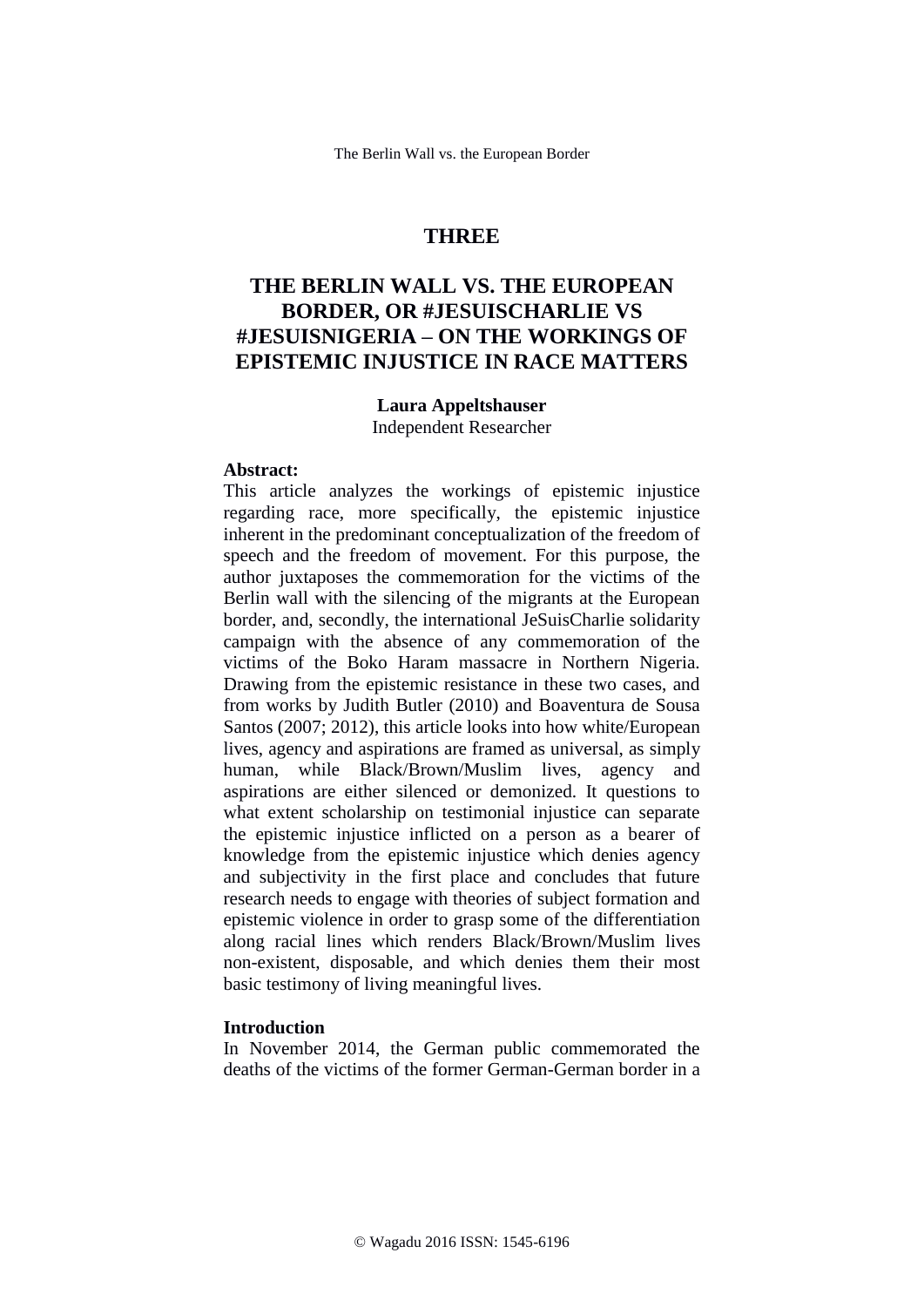big celebration of the 25<sup>th</sup> anniversary of the fall of the Berlin wall. As part of the three-day long festivities, a light installation representing the former wall was mounted as "a symbol of hope for a world without walls" (Berlin.de, 2014). At the same time, at the European border, thousands of people were waiting for their chance to jump the fences of the Spanish enclaves and to cross the Mediterranean. The death toll of those having tried in the past decades is now reaching well into the five-figure realm.

Two months later, in January 2015, an outcry of indignation shook the international public after the Paris Charlie Hebdo shootings. Read as an attack on the freedom of speech by the self-identified Islamist shooters with Al-Qaeda ties, an international campaign of solidarity was launched under the banner of JeSuisCharlie. In France, the rallies on the  $10<sup>th</sup>$ and  $11<sup>th</sup>$  of January united nearly 4 million protesters with numerous heads of states (including six African presidents) and public figures from all over the world. The white-on-black JeSuisCharlie slogan went viral on social media, but was also omnipresent on banners hanging from French town halls, taking over advertisement screens, and even making it onto the Oscar red carpet. In the same week, the killings and shootings committed by the Islamist Boko Haram in Nigeria went largely unnoticed, including the murder of nearly 2000 people in the town of Baga on the 7<sup>th</sup> of January.

There are plenty of such examples for different standards along racial lines in global politics, another example being the Charleston shootings<sup>1</sup> which – interestingly – do not fall under the US anti-terror agenda (see Baraka, 2015b).<sup>2</sup>

It surely comes as no surprise that race is a crucial element in defining who is worthy of media attention, and who is not. Nevertheless, I believe that examining these instances in direct comparison can yield some interesting insights, when it comes to the question of how epistemic injustice works in race matters – even if I can only represent the complexity and recent developments of my cases in a very fragmented way. The purpose of my analysis is to show that it is not only a question of media attention and coverage but more fundamentally, it is about whose life is conceptualized as meaningful.

Therefore, in this contribution, I will investigate how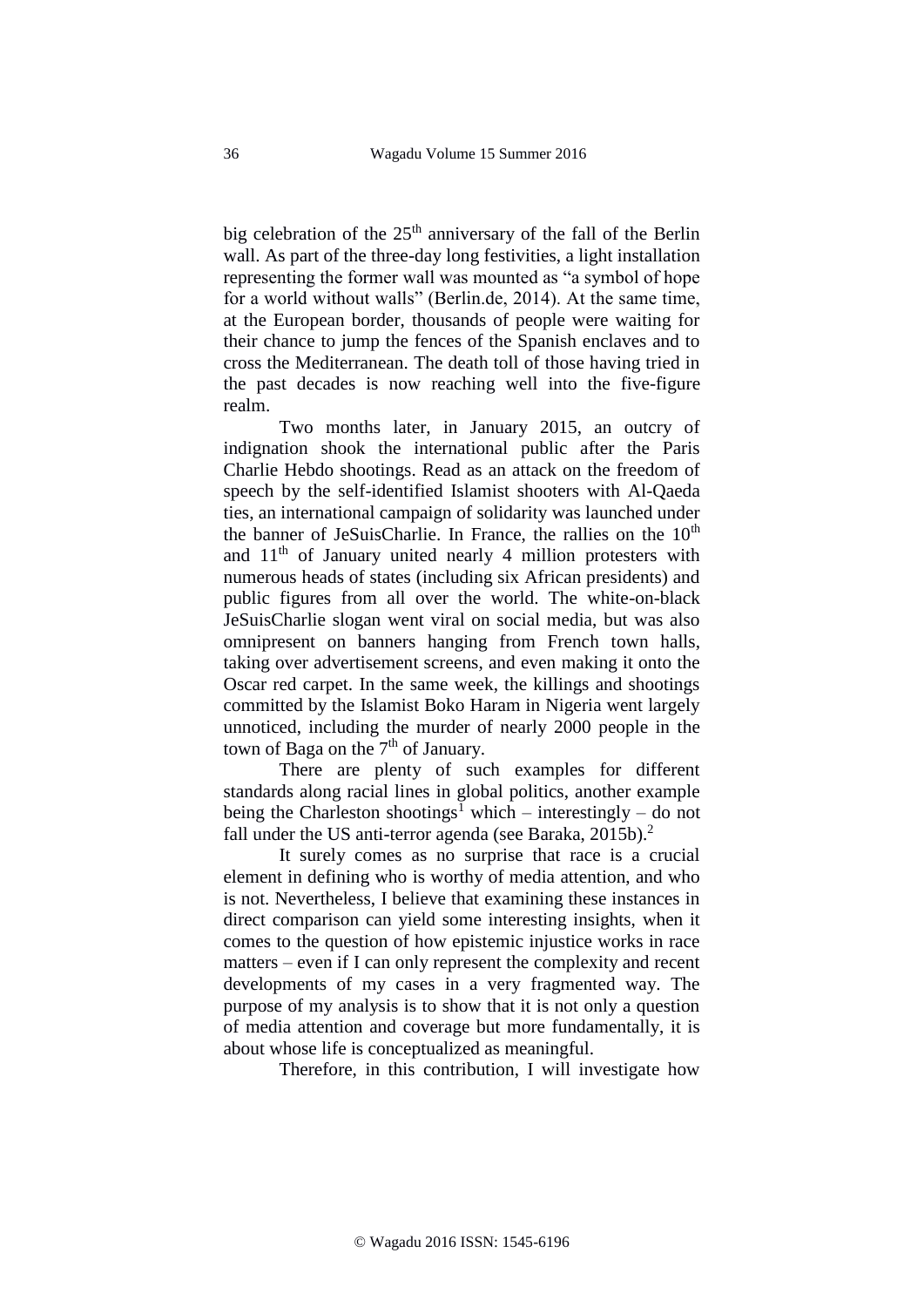people are apprehended and differentiated as bearers of knowledge, political agency and rights along racial lines. I will firstly resort to recent philosophical scholarship on epistemic injustice, focusing on how people are validated or silenced as witnesses. I will then turn to the epistemic resistance that was sparked by the Berlin Wall commemoration and the JeSuisCharlie campaign. By focusing on the freedom of movement (Berlin Wall) and the freedom of speech (JesuisCharlie), I do not uncritically postulate the liberal and allegedly universal discourse of human rights as the normative goal for mitigating epistemic injustice. As I will develop below, I do not equate epistemic recognition as a bearer of human rights with epistemic justice. I rather intend to follow the strategy outlined by other critical interventions on human rights: According to Baxi (see 2009) and Hoover (see 2012), claiming human rights (such as the freedom of speech and freedom of movement) can be used strategically by grassroots groups and social movements when fighting for their liberation or self-determination. In these two cases, the agents of epistemic resistance do employ the framing and language of human rights, and emphasize their belonging to a shared humanity.

Drawing from these examples, and from some interventions made by decolonial/deconstructivist scholarship concerned with theories of subject formation, I will argue that any theories of testimonial injustice cannot separate the credibility denied to an agent of knowledge from the credibility denied to a person as a witness to her/his own lived life. In the conclusion, I will suggest how further research on epistemic injustice might broaden its scope to include these insights.

#### **The European Border and the Boko Haram Massacres – a Matter of Testimonial Injustice?**

According to some recent scholarship in philosophy and more specifically, epistemology, epistemic injustice can be defined as a wrongful exclusion or inequality inflicted onto a person regarding their epistemic capacities, their knowledge agency, so to speak (see Fricker, 2007; Anderson, 2012; McConkey, 2004; Medina, 2011). Some other authors subscribe to a definition of epistemic injustice as the elimination and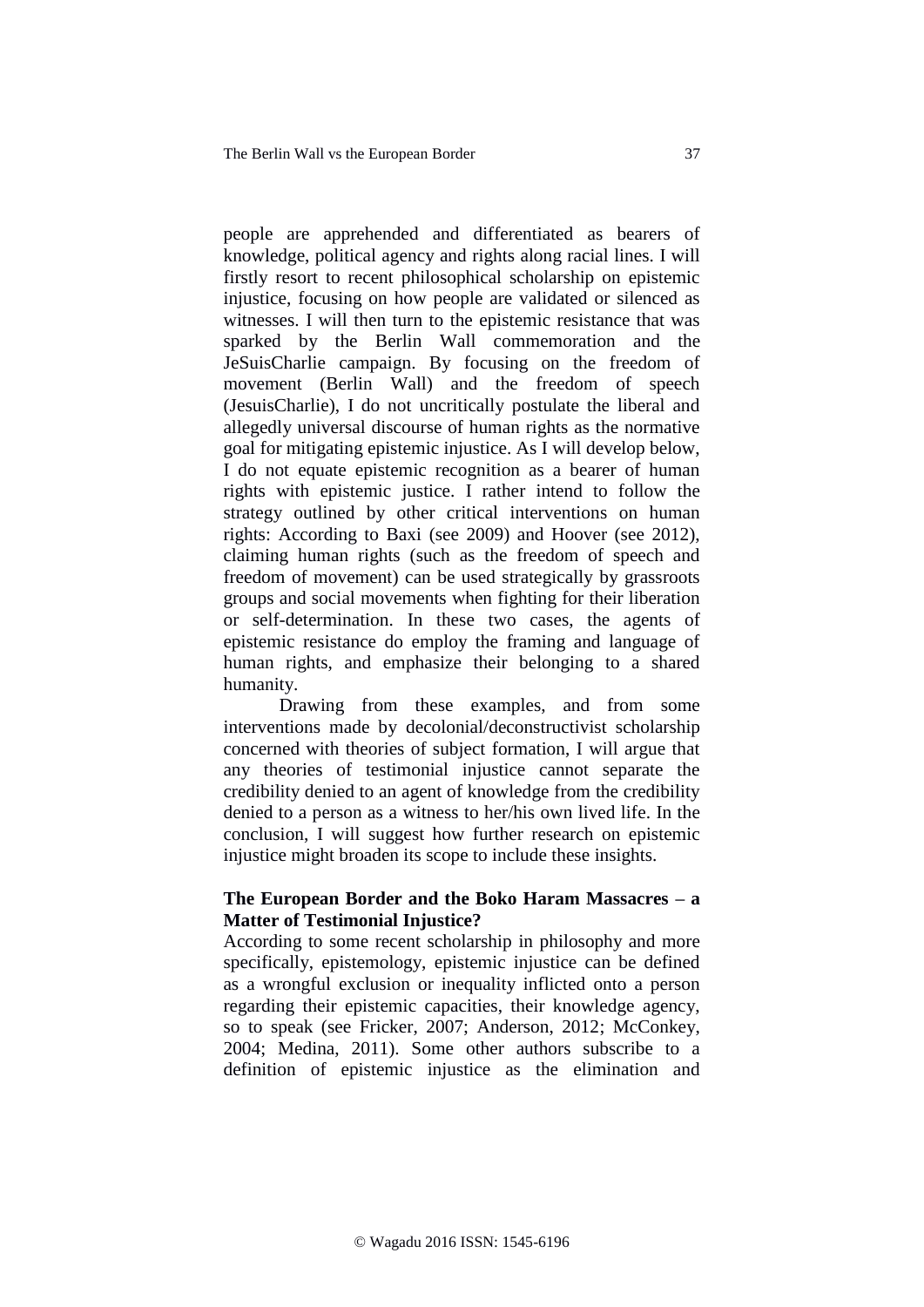colonization of knowledge (Bhargava, 2013; Sousa Santos, 2014). In both strands, knowledge is not a given essence that can be "listened to" or "taken away". The concept of "epistemic injustice" rather highlights the power struggles inherent in the production, recognition and elimination of knowledge.

In general, I consider more productive exchange between theorizing on hermeneutical injustice and the elimination of knowledge<sup>3</sup> highly desirable. However, for the purpose of this contribution, injustice regarding the ability to grasp or interpret social reality seems less relevant to the two cases I am interested in. I will therefore start my inquiry by concentrating on what is generally called "testimonial injustice" (Fricker, 2007): the denial, neglect or degrading of somebody's testimony and credibility.

#### **First Case: the Berlin Wall vs the European Border**

The struggle and testimony of former Eastern German inhabitants are widely acknowledged. The  $138$  Berliners<sup>4</sup> who were killed while trying to cross the wall or swim through the canal separating the former East and West are commemorated as dissident witnesses. Memorials have been erected, in forms of white crosses near the German parliament or information panels along the former border. These memorials and a corresponding website detail the individual histories of suffering and oppression, which prompted the victims to flee (see Chronik der Mauer, n.d.). Equally, this testimony of unfreedom in the former GDR is accepted as the official version of history. The speeches held at the festivities mention "the deep-seated frustration, which prompted more and more people to leave the GDR" (Wowereit, 2014), the "desire for freedom and justice" (ibid.) and their flight towards "freedom and democracy" (Schulz, 2014)<sup>5</sup>.

On the other hand, people trying to cross the border into Europe are mostly ignored when they testify of the hardship and persecution they (have) endure(d) and when they give reasons for their desire to move freely. Many individuals and groups, refugees and freedom fighters have spoken about how people not only flee from persecution and economic deprivation, but also look for liberty, education and self-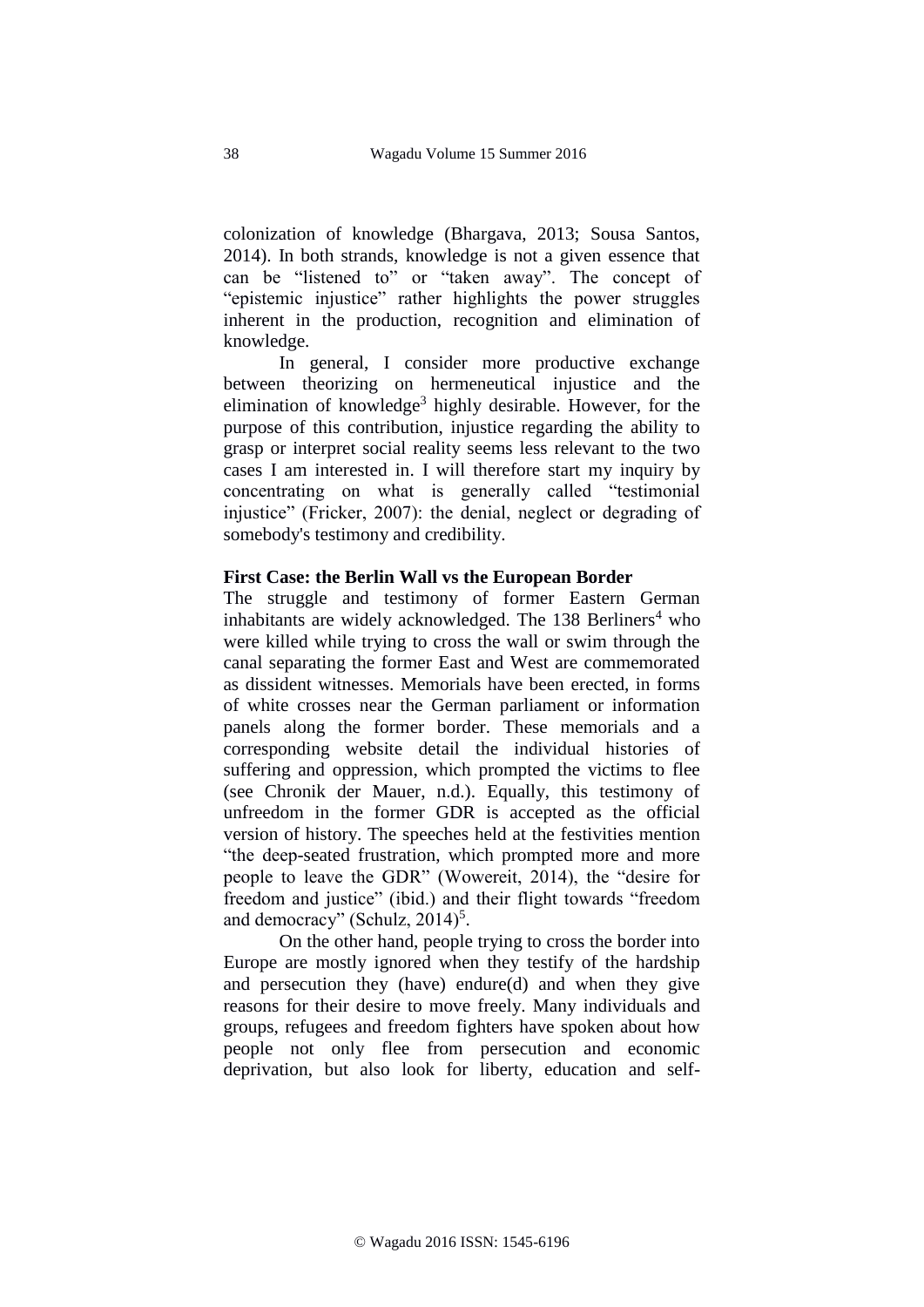realization (see for example Berlin Refugee Strike, 2015; Mbolela, 2014; "Todos somos migrantes - Nous sommes tous des migrants," 2015, "Voix des Migrants," 2015; Traoré & Le Dantec, 2012). Fatou Dioume, a Senegalese writer living in France, states: "Migration is not only about poor, exploited people. It also includes people who leave to emancipate themselves, who leave in the name of liberty – and for a number of other reasons" (Cited after AfricAvenir, 2015). Equally, many refugees and migrants have spoken out about their attempts – and failure – at obtaining a visa or asylum in the European Union by "legal" means. Usually, their attempts at the European embassies in African countries are met with racist abuse and corruption, and result in the applicants losing their money without obtaining a visa. The book *In our own words* compiles testimonies from different refugee women who "could have migrated, but wouldn't have been given a visa" (International Women's Space, 2015, p. 4). One of the refugees, Devika Ranja, explains:

It is almost impossible for us to get a tourist visa. It is like going to heaven. So for the people who want to come, there are only a few options. You pay for a visa that is not fake, as it is given by the local European embassy, but through "illegal" ways. (International Women's Space, 2015, p. 48)

Even when migrants and refugees are approaching the fences around the Spanish enclaves, their statements that they want to apply for asylum and their testimony that they need international protection is rejected: either they are physically blocked from accessing the asylum office or they are directly pushed-back by the border guards, as the statements by the young Malian Abdoulaye Mara exemplify (see Ramajo, 2015). Lastly, numerous migrants have explained how the borders only increase human suffering and death, e.g. by showing their wounds caused by the border fences (see the wounds shown by Pascal and Mamadou in Desalambre, 2014a).

This testimony may gradually make its way into international media and the European public<sup>6</sup>, but it is still largely ignored or deflated by those in power. On the political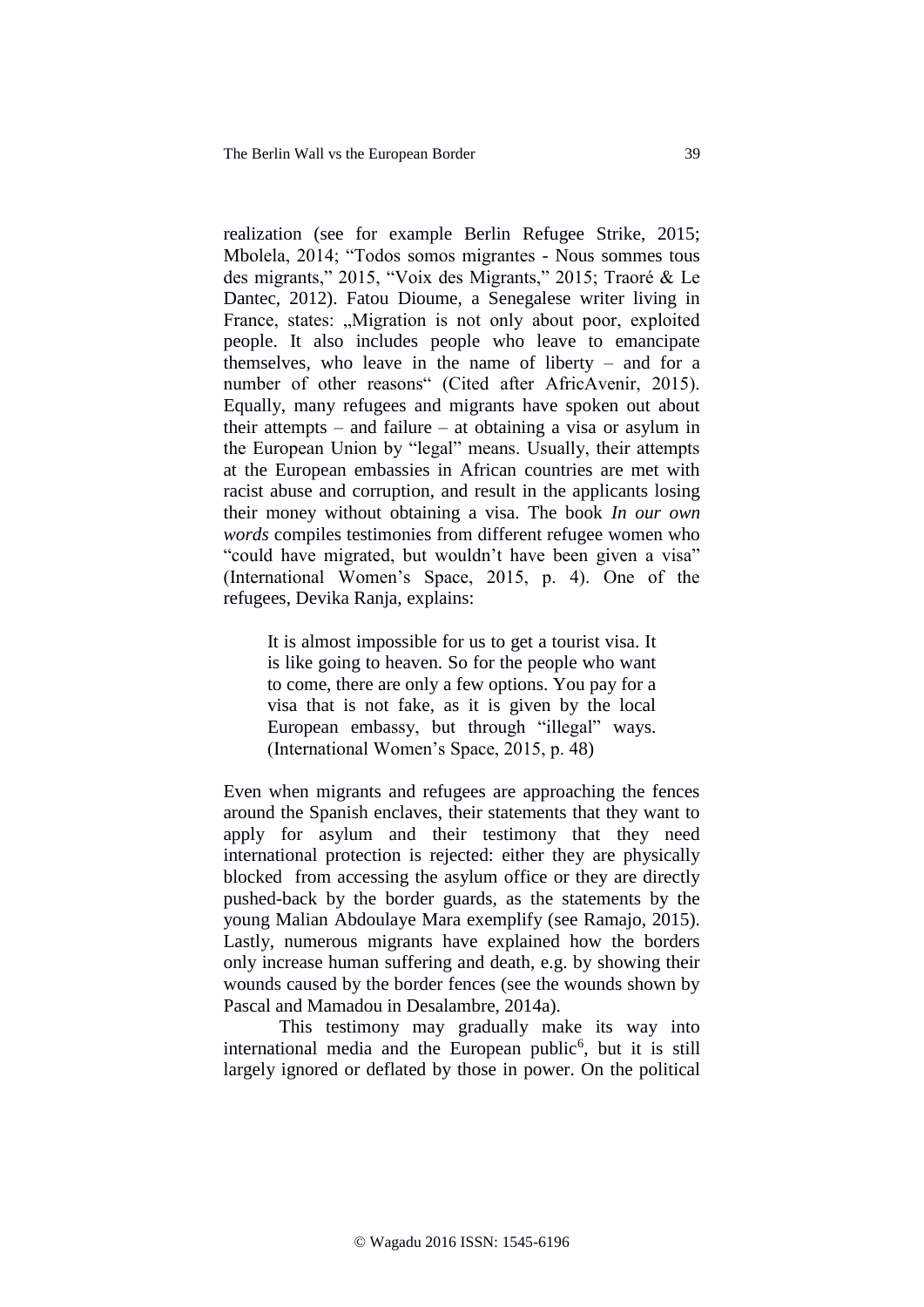level, there seems to be no consideration whatsoever to broaden the tight criteria for asylum claims and little recognition that the EU is partly responsible for socio-economic deprivation and war in many countries. While there is some sympathy and credibility for migrants' stories and suffering when they die in the so-called "tragedies" in the Mediterranean, this is only superficial and short-lived. As Geddie (2014) points out, politicians usually mourn the dead while imprisoning the survivors, and then deny any claims by the witnesses that the border regime actually has deadly consequences, which results in an even higher militarization of the border and an even higher death toll. Similarly, regarding the fences, the Spanish Minister of the Interior, Fernandez Diaz, claims that the razorwire fences only cause superficial injury, and have more of a "dissuasive" character (see Desalambre, 2013).

However, silencing and willful ignorance are not the only ways, in which testimonial injustice manifests itself. Another strategy frequently employed is demonization, along the lines of the "good migrant, bad migrant" dichotomy. This becomes evident in the recent EU rhetorics and resolutions to adopt a gradual military approach towards destroying "smugglers' boats" (see Council of the European Union, 2015). As an answer to the "migration crisis", NATO decided to launch an operation in the Aegean Sea in February 2016, prompted by the "conflict and instability on our southern borders, as well as the criminal networks that traffic in human suffering" (Stoltenberg, 2016). As the NATO Secretary General explained, "This is not about stopping or pushing back refugee boats. NATO will […] help counter human trafficking and criminal networks" (ibid.). With the increasing numbers of arrivals of refugees and migrants in Europe, the strategy of demonization also targets young men of Muslim creed. Especially in Germany, headlines have been brimming with socalled truths about "young Muslim men"<sup>7</sup> . Since the large-scale sexual assaults in Cologne on New Year's Eve by presumably North African migrants and asylum seekers, this debate has intensified dramatically. North African people are now generally suspected to be sex offenders and deportation to their countries of origin is currently being facilitated by another revision of the German asylum laws. In a common statement,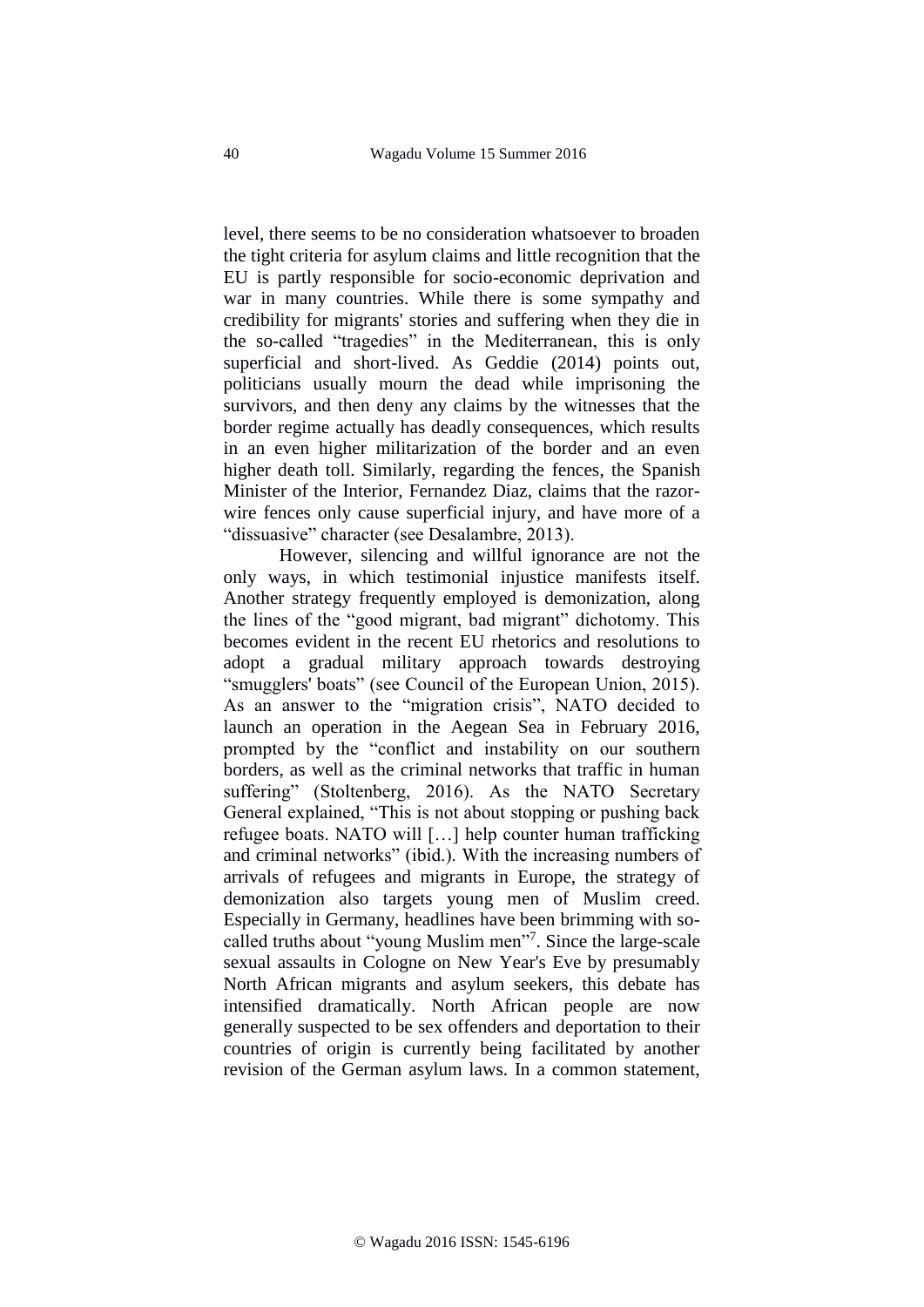The Berlin Wall vs the European Border 41

the North African community refuses to be demonized as the "scapegoats":

We find ourselves without any protection, as we are targeted and criminalized by the state and by a largely ignorant public, with the aim to deepen our stigmatization and facilitate our deportations to serve their political purpose. The real issue that is the daily and brutal violence against women in this society is generally overlooked and swiftly swept under a concrete carpet. […] No mention is made of the violent abuse and rape that our sisters and mothers suffered on the way here and the continued abuse they are subjected to here in the Tents and "Heims." (The North African Community, 2016)

Apart from being demonized as criminals, human traffickers, and sex offenders, migrants are also accused of harboring terrorists, as several comments by Spanish and French officials show. The Spanish minister of the Interior claims that the sub-Saharans outside Melilla simply do not want to claim asylum but prefer jumping the fences (see Sanchez, 2015), and even worse, that they are harboring jihadists and terrorists amongst them (see Desalambre, 2014b). Following the Paris shootings on the 13<sup>th</sup> of November 2015, it was discovered that some of the perpetrators had entered Europe via Greece, disguising themselves as Syrian refugees. This immediately provoked some media outlets and right-wing politicians across Europe to call for a complete halt to migration (see *LeMonde*, 2015).

These instances certainly cannot cover the overall European discourse and deflating of refugees' and migrants' testimony and credibility. But I think it does allow a glimpse of how epistemic injustice works when it comes to the freedom of movement. Freedom of Movement is conceptualized in a certain way, which will attribute legitimacy and credibility to European/white testimony, but not to Black/Muslim/Brown people. As the example shows, both groups of people cite the same motives for their flight: economic hardship, political persecution, and self-realization. Yet, freedom of movement works along narrow racialized lines, fitting into the narrative of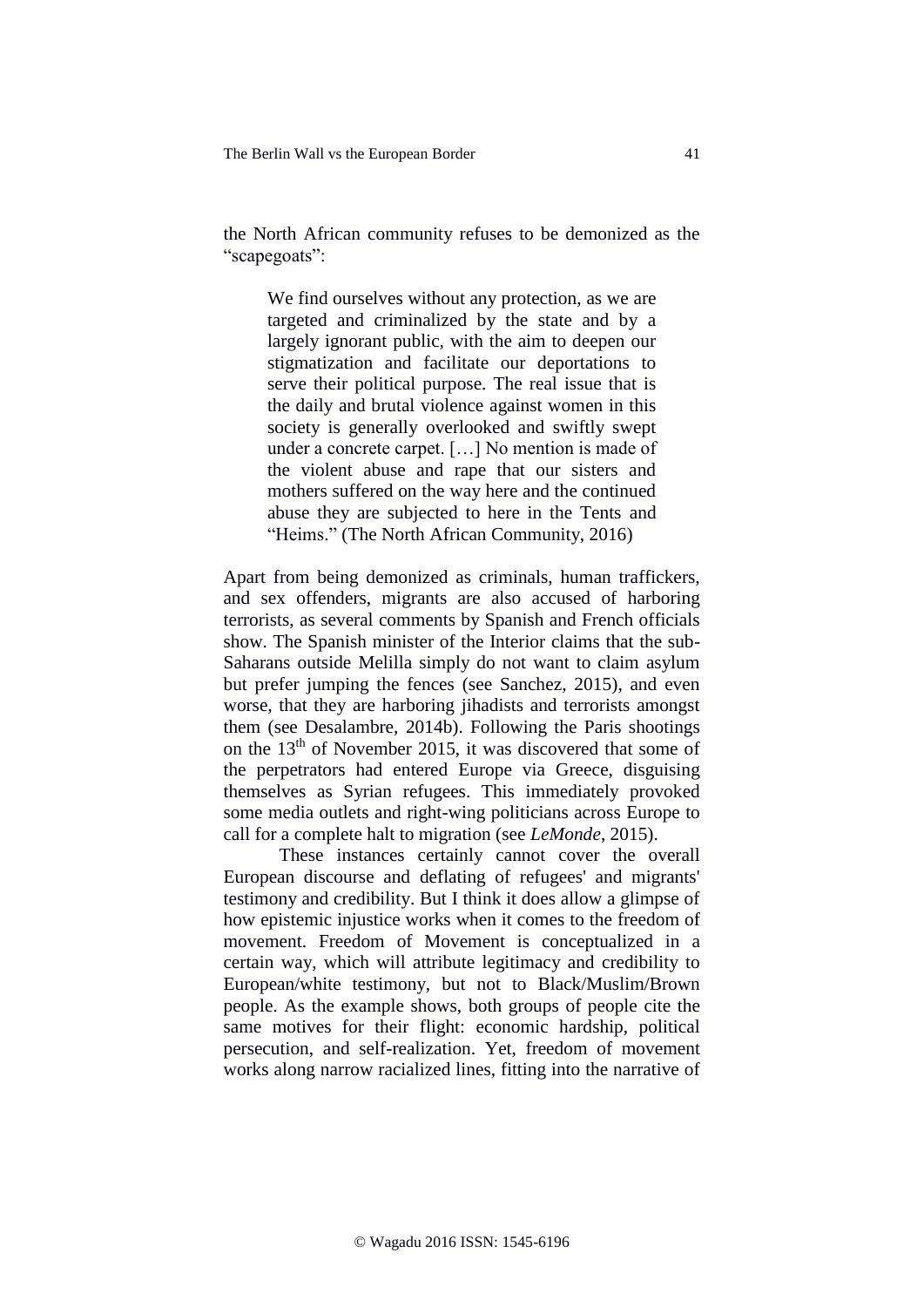capitalist self-realization (given that the former GDR was a socialist state), but denying freedom of movement to people who are not deemed economically useful in the first place. It appears that the normative goal of free movement is actually configured to fit into capitalist logics of productivity and commodification.<sup>8</sup>

#### **Second Case: Charlie Hebdo vs the Boko Haram Killings**

As a second example, I will juxtapose the JeSuisCharlie campaign with the Boko Haram killings, and deal with the conceptualization of freedom of speech. Although the satirical magazine Charlie Hebdo was heavily criticized as racist, sexist and disrespectful (see Gutiérrez, 2015), the violent attacks and killings of some of its editors (but also some other people who were not directly involved with the magazine) were largely perceived as an attack on the freedom of speech and liberal, democratic values (see Baraka, 2015a). Charlie Hebdo seems to endorse some specifically French style of satire which intentionally collides with social norms and taboos, and deliberately shuns respect for any social group, authority, or belief system. While this may be an obvious exercise of freedom of speech, Charlie Hebdo nevertheless writes from a position of power; it has been established in France for decades, and embodies the Western liberal values, which any Black/Muslim/Brown person is required to assimilate to (see Baraka, 2015a; Sayare, 2015). Its disrespect, racial, islamophobic, and anti-religious slur are uttered from a hegemonic position (see Cole, 2015; Khader, 2015). As the tremendous wave of solidarity well shows, Charlie Hebdo enjoys the backing of the French and international public. Muslim leader Mohammed Henniche adequately put it: "They're making *Charlie Hebdo* into the symbol of France and of freedom of speech" (cited after Sayare, 2015).

At the same time, however, freedom of speech seemed not to be limitless after all: In 2008, a journalist was fired from Charlie Hebdo for an allegedly anti-Semitic article (see Sousa Santos, 2015), and several critics of the JeSuisCharlie solidarity campaign found themselves arrested for condoning terrorism (see The Guardian, 2015) – Amnesty International counts up to 69 arrests (see Amnesty International, 2015).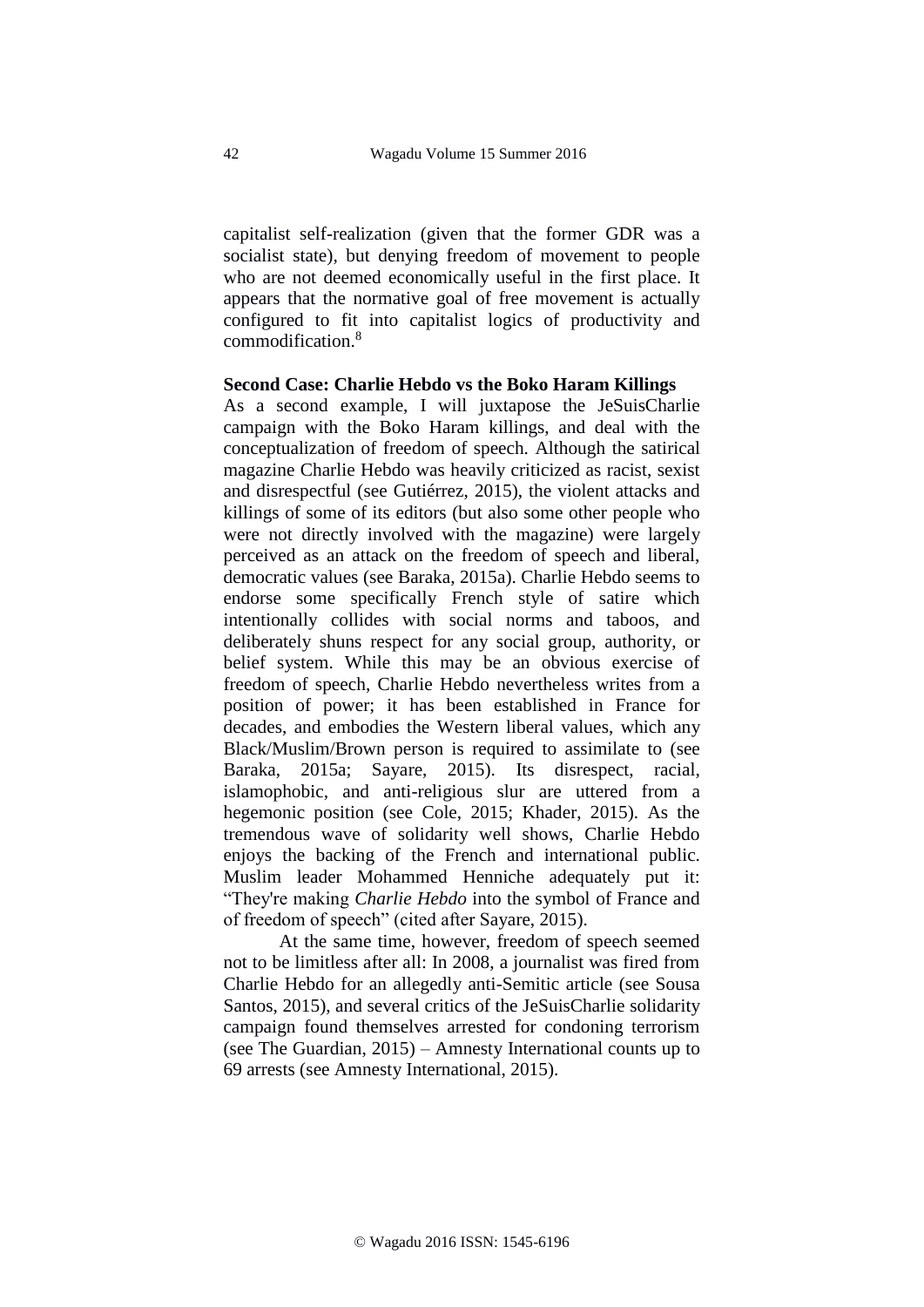In contrast to this validation of speech attributed to the Charlie Hebdo victims, the Nigerian victims of another Islamist group, Boko Haram, have been met with "deafening" silence (Ajayi, 2015; see also Shearlaw, 2015 for the gap in media coverage). Boko Haram's declared targets include democratic participation, freedom of speech and voting. When they killed an estimated 2000 civilians in the northern Nigerian town of Baga, the group timed its murderous campaign with the onset of the Nigeria elections in February 2015 (see Tran, 2015). Not only in Baga and not only in January 2015, but in several towns and villages, people were killed, displaced, and abducted; resulting in an estimated 1.5 million refugees. Hardly anybody bothered to listen as to whether the victims of Boko Haram were not only dead bodies, killed by self-declared Islamists, or actually bearers of knowledge: witnesses to the atrocities committed by Boko Haram but also the Nigerian military (see Ford, 2014a), or witnesses to the implication, corruption and neglect of the Nigerian central state and international institutions, which have favored the strengthening of Boko Haram in the first place (see Campbell, 2014). As a consequence, the Nigerian elections were rescheduled from the  $14<sup>th</sup>$  of February to the  $28<sup>th</sup>$  of March (see Taylor, 2015), yet, hardly any medium or newspaper mentioned this blatant denial of the freedom of speech and democratic participation.

The only instance where Nigerian victims of Boko Haram were credited internationally was the #BringBackOurGirls twitter campaign in April 2014, after Boko Haram had kidnapped around 200 school girls. This campaign, started by Nigerian women, was eventually taken up by celebrities such as the Pope or Michelle Obama, or any other "moral compass in showbusiness" (Agence France-Presse,  $2015$ <sup>9</sup>, portraying them as young, vulnerable girls in the hands of monsters who would sell them off as sex-slaves. This feminization of the suffering tied in very well with the US neoimperial agenda of military intervention (see Dabale, 2015; Ford, 2014b), but failed to actively listen to the victims as witnesses beyond this narrow framing.

Along similar lines as the first case, European/white victims<sup>10</sup> are attributed with the cognitive capacity to express themselves, they are seen as agents of speech and testimony,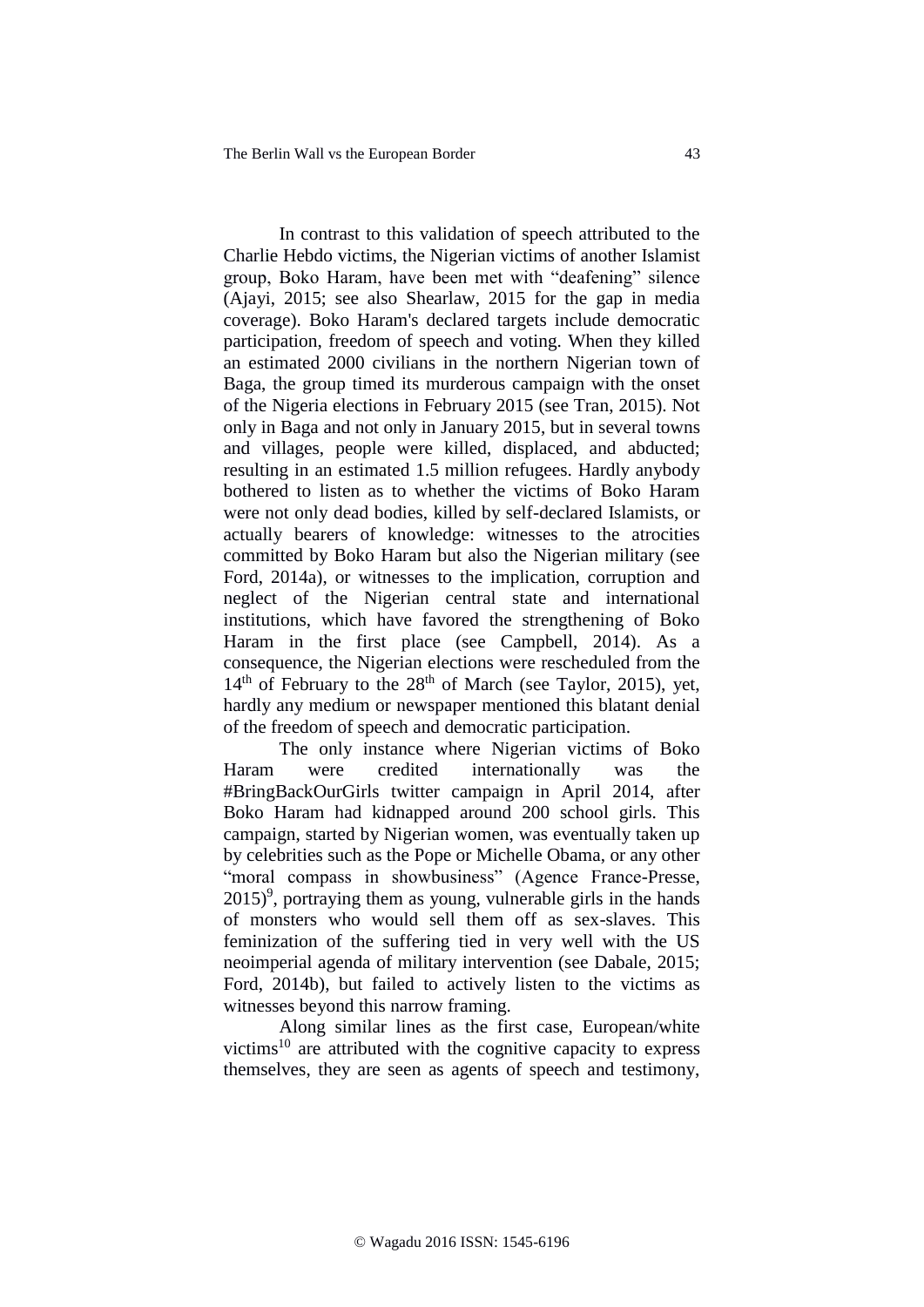whereas in similar circumstances, black victims do not receive any credibility as speaking or knowing agents. Again, freedom of speech is configured in a certain way that will deny credibility to any testimony that does not fit into the agenda of Western liberal discourse – whether it is critical of the War against Terror, or of state power (Nigeria, US interventionism). Again, I find that the freedom of speech departs from its normative universality. However, it sanctions a secular, statecentric agenda in which the origin of violence is clearly confined in the "terrorist" other. Voices suggesting otherwise, voices criticizing the violence emanating from the state or the liberal order, are either silenced (e.g. critics of the Nigerian or US state power) or demonized (e.g. critics of Charlie Hebdo).

Both examples show an inherent testimonial injustice at work in the conceptualization of the freedom of movement and freedom of speech along racial lines. White/European subjects enjoy credibility for their testimony, their aspirations and agency is configured as universal, democratic, or simply human. On the contrary, testimonies of suffering, hardship, aspirations and political agency are largely neglected when it comes to Black/Brown/Muslim people. This testimonial injustice mostly adopts two strategies, either silencing or demonization. As a result, I argue that these freedoms are conceptualized from a position of power: They allow testimony which confirms Western liberal and democratic values, such as capitalism (people escaping from socialist East Germany into the capitalist West) and the secular agenda (journalists attacking a minority religion from a secular position of power). However, testimony is denied when it contradicts or does not fit Western liberalism, when it unmask the multi-faceted violence inherent in state-centrism (evident in the Boko Haram case) and in the Western colonial past and present (with exploitation being a major driving force for migration). This insight confirms my initial precautions about using human rights and freedoms as a normative framework for assessing epistemic injustice. The evidence of this analysis rather suggests that the dominant conceptualization of the freedom of speech and the freedom of movement serve as a tool by promising emancipation but inscribing hidden exclusions and double standards on the legal normative level.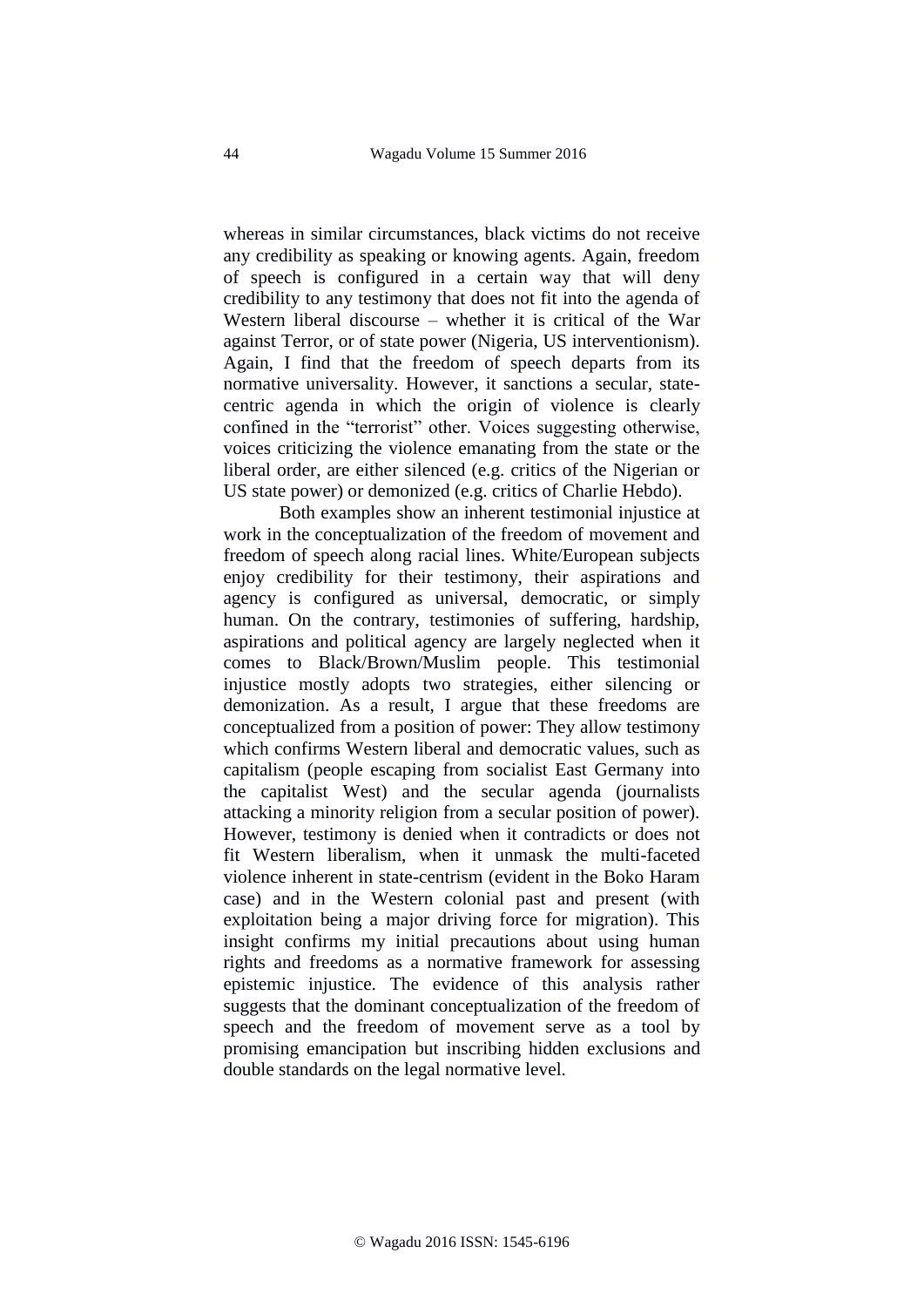Up until now, I have limited my inquiry into epistemic injustice in race matters to testimonial injustice. However, looking at it more closely, it becomes evident that racism not only denies knowledge capacities, but basically degrades knowledgeable agents to mere bodies, already killed (Boko Haram) or yet to be disposed of (European border). Therefore, I will look into some of the strategies of epistemic resistance, which both cases have sparked, hoping to gain some insight into the wider workings of epistemic injustice along racial lines.

#### **Instances of Epistemic Resistance: The White Crosses Outside Melilla and #JeSuisNigeria**

In November 2014, the German public was confronted with the conjunction between the fall of the Berlin wall and the European border through a radical art action, planned and conducted by the Center for Political Beauty. This group of (mainly white German) political action artists removed some of the white memorial crosses from their place near the German parliament, and transported them to the European borders in Bulgaria and Morocco, outside of the Spanish enclave Melilla. As the activists claimed, "[i]n an act of solidarity, the victims

fled to their brothers and sisters across the European Union's external borders, more precisely, to the future victims of the wall" (Zentrum für



Politische Schönheit, 2014). The pictures of Malians holding white crosses with the names of victims of the Berlin Wall resonated widely in German and international media (see for example Oltermann, 2014 in *The Guardian*). What the direct comparison emerging from these pictures emphasizes is the sameness of the situation of refugees and freedom fighters, today and 25 years ago, at the inner German and outer European border. Through the photos, the comparison between the former and "future victims of the wall", the Center for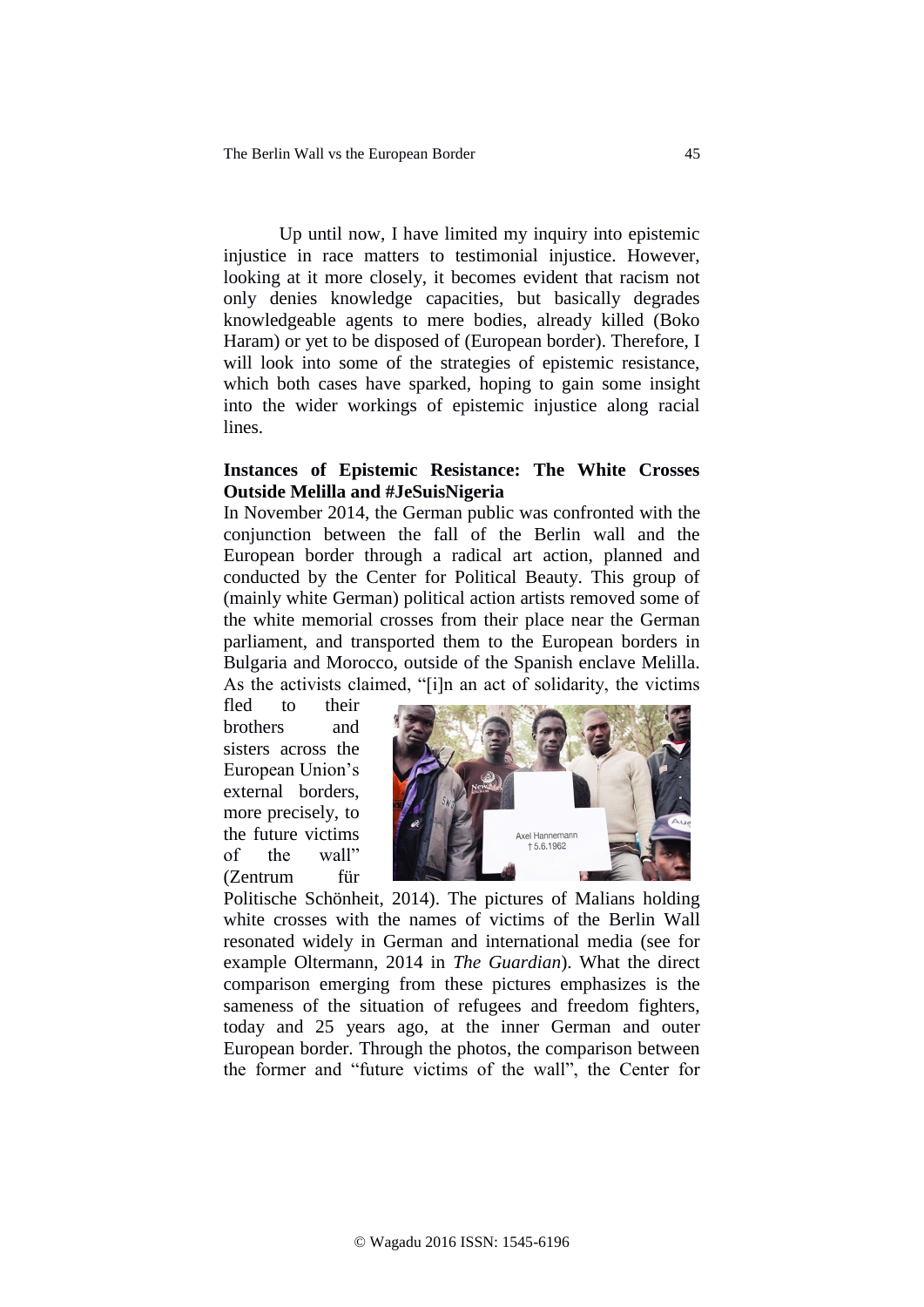Political Beauty underlines the sameness of aspirations of the refugees, and the cruelty of the borders that prevent their movement. It must have come as quite a thorn in the side of the German public, who was celebrating historical past events, and was suddenly made aware of the failure to address the same situation occurring in the present. $^{11}$ 

The art action was not carried out by people who are directly affected by the epistemic injustice regarding the freedom of movement. Weirdly, it also failed to name any of the Malian refugees, or give them any space for testimony; they only appear as a background to the white crosses carrying German names. To that extent, the Center for Political Beauty has again perpetuated testimonial injustice by neglecting the refugees involved as bearers of knowledge. Yet, I argue that the art action has one remarkable achievement of epistemic resistance: it carries a strong message about the sameness of aspirations, of people – regardless of race – overcoming walls in search for a better life, escaping hardship and persecution. In that art action, Black/Brown/Muslim aspirations suddenly become visible, too.

Just as the action by the Center for Political Beauty, the hashtag #JeSuisNigeria is another attempt at emphasizing sameness in a world marked by racial differentiation. Along with other twitter responses such as #BagaTogether, #weareallbaga, #pray4baga and #stopbokoharam, the

hashtag



One of the designs of the #JeSuisNigeria twitter campaign, imitating JeSuisCharlie with a similar font and colors, and frequently retweeted. (Source: [https://pbs.twimg.com/media/B7LrPKNCEA](https://pbs.twimg.com/media/B7LrPKNCEAAavhQ.jpg) [AavhQ.jpg,](https://pbs.twimg.com/media/B7LrPKNCEAAavhQ.jpg) accessed  $7<sup>th</sup>$  of July 2015).

#JeSuisNigeria (and #JeSuisBaga) draws the direct comparison with the international JeSuisCharlie solidarity campaign, thereby exposing the absolute lack of international (and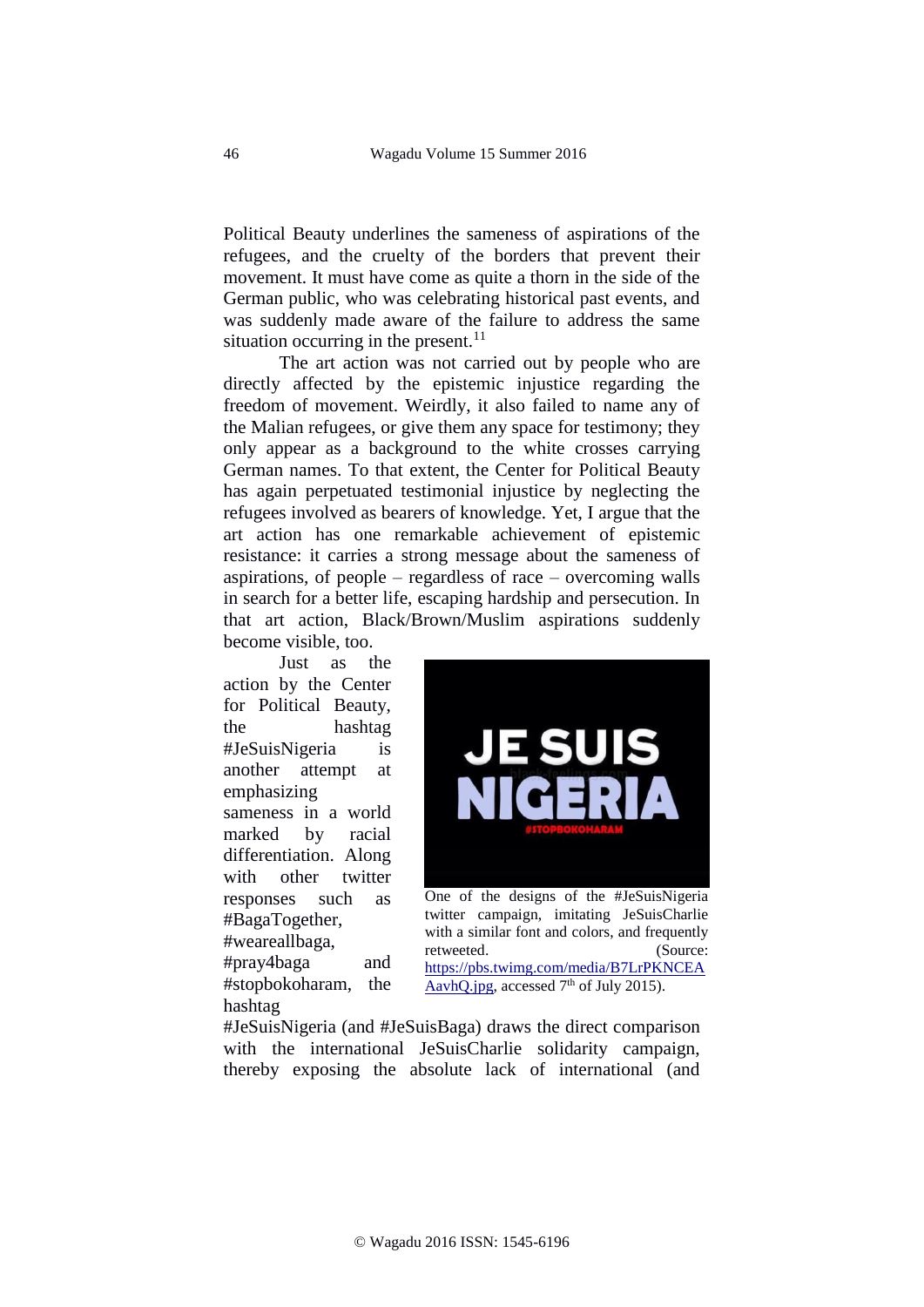African) responses to the Boko Haram atrocities. Tweets compare the 2000 people killed in Baga with the 17 people shot in Paris, and repeatedly ask "Where are the JeSuisNigeria banners?" (twitter, 2015).

This direct comparison is also reflected by the many versions of a white-on-black JE SUIS NIGERIA image, imitating the style of the JeSuisCharlie campaign design. Perusing through the tweets, I find general consensus that Nigerian/Black lives seem to matter less than French/White lives, a sentiment that is reflected by the frequent appearance of the #Blacklivesmatter hashtag in the same tweets, and taken up by multiple blog posts and alternative media outlets (see for example Allison, 2015; Laboy, 2015). The twitter campaign resulted in a series of rallies and demonstrations under the banner of #JeSuisNigeria and some international media attention. Recognition by government officials, however, remained scarce. Again, the epistemic resistance posited by #JeSuisNigeria makes an important contribution: Through the imitation of the JeSuisCharlie campaign for the Nigerian victims of islamists killings in Baga under the header of #JeSuisNigeria, it exposes the completely differential recognition of the suffering of subjects, according to their race.

# **Epistemic Injustice in Race Matters: Bringing The Subject In**

While the first part of my contribution focused on the injustice done to subjects as bearers of knowledge (testimonial injustice), these examples of resistance unearth some more aspects of epistemic injustice which I consider relevant. In the following, I will draw from some arguments provided by decolonial and deconstructivist scholars such as Boaventura de Sousa Santos (2007, 2012, 2014), Judith Butler (2010) and Gayatri Spivak (1994) in order to elaborate on the linkages between epistemic injustice, the denial of agency and aspirations (as pointed out by the Centre for Political Beauty), and denial of recognition of lives as grievable (as lamented by #JesuisNigeria).

The differential treatment of the loss of lives in two different Islamist massacres, Paris and Baga, immediately reminded me of Judith Butler's *Frames of War* (2010).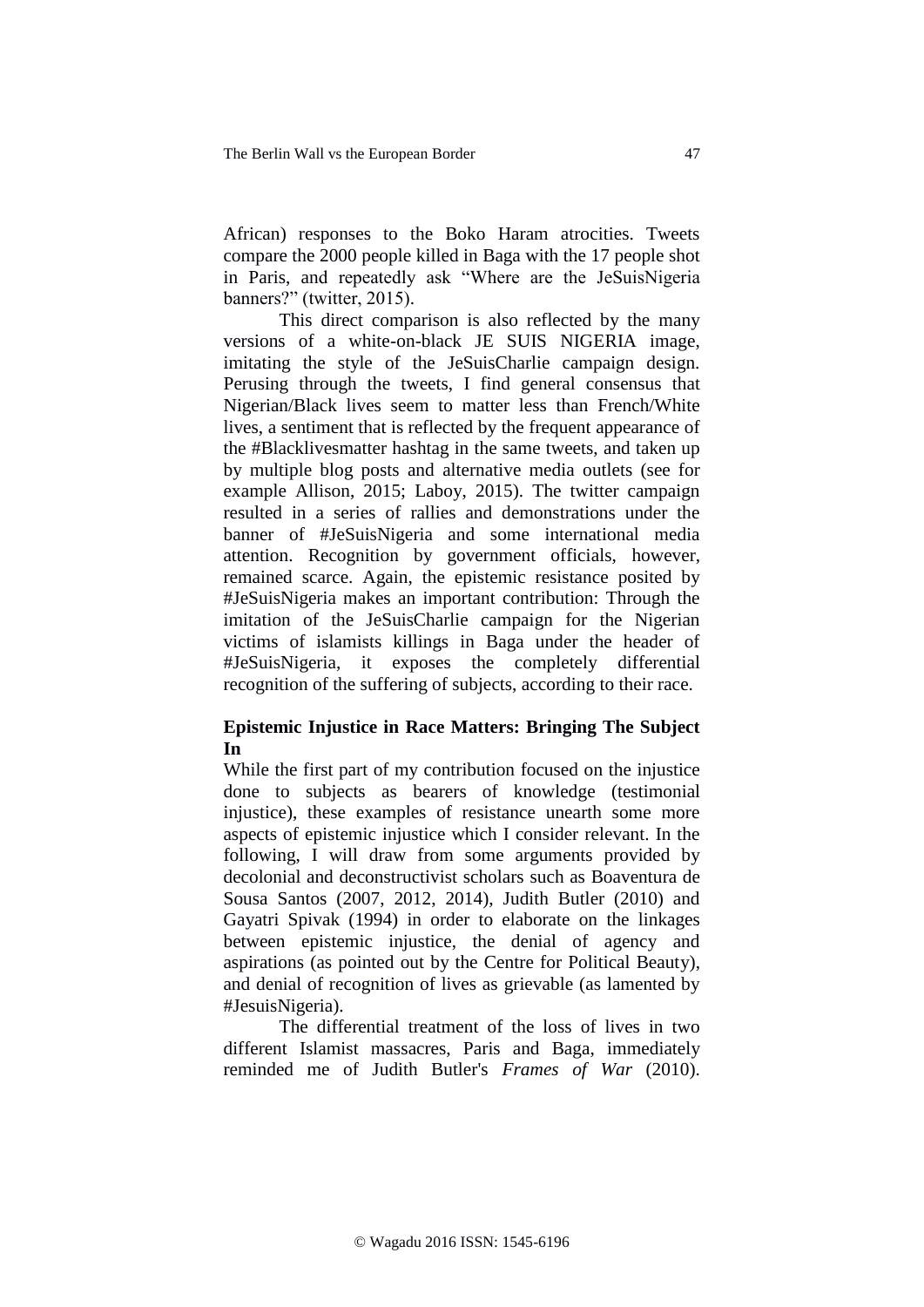Following her central question "When is Life Grievable?," she examines the cases of torture and extra-judicial killings the US conducted in the so-called War against Terror. However, as she concedes, these frames also apply to the

> [...] politics of immigration, according to which certain lives are perceived as lives while others, though apparently living, fail to assume perceptual form as such. Forms of racism instituted and active at the level of perception tend to produce iconic versions of populations who are eminently grievable, and others whose loss is no loss, and who remain ungrievable. (Butler, 2010, p. 24)

According to Butler, grievability and precarity are central prerequisites for conceptualizing of a life as such; however, they are differentiated according to racial lines. As #JeSuisNigeria and the deaths at the European border show, the loss of Black lives simply does not touch the so-called international community, there is no sense of urgency or loss which would prompt imminent action or declarations of solidarity. As Butler puts it, they "do not appear as lives at all" (Butler, 2010, p. 50). Consequently, epistemic injustice in race matters is confronted with the question whose lives, whose subjectivity, whose agency is silenced as to not appear as living at all. This means that epistemic injustice has to engage in some productive exchange with theories of subject formation:

> If certain lives are deemed worth living, protecting, and grieving and others not, then this way of differentiating lives cannot be understood as a problem of identity or even the subject. It is rather a question of how power forms the fields in which subjects become possible at all, or rather, how they become impossible. […] The matter […] requires a kind of analysis capable of calling into question the framework that silences the question of who counts as a "who" - in other words, the forcible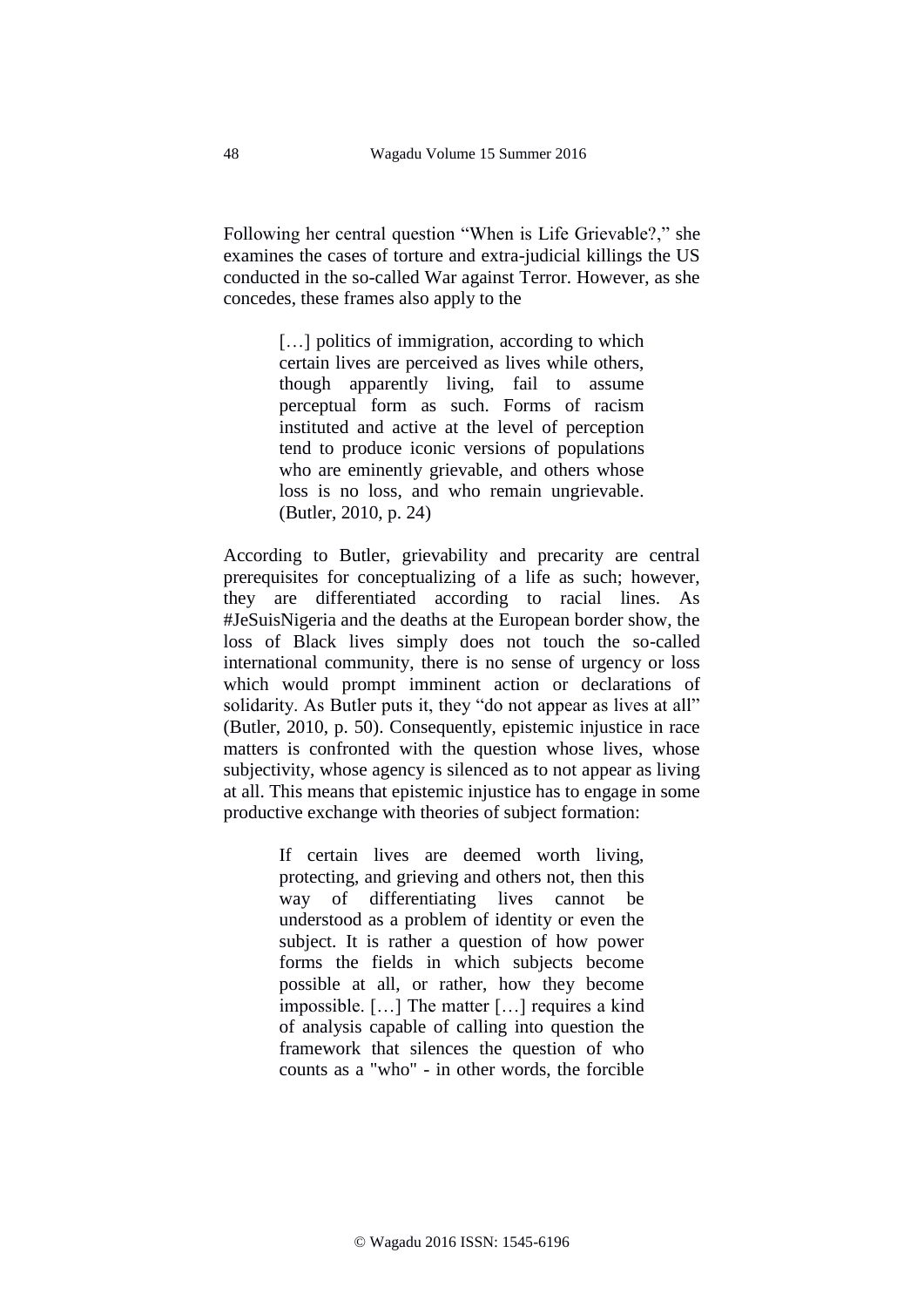# action of the norm on circumscribing a grievable life. (Butler, 2010, p. 163)

Boaventura de Sousa Santos' work on "abyssal thinking" (2007) deals with similar concerns. According to him, abyssal thinking produces a radical line of demarcation, dividing social reality and knowledge into "this side of the line" (the global North) and the "other side of the line" (the Global South) (Sousa Santos, 2007, p. 45). While any knowledge north of this line is taken as universal, as truth, as simply human (see Barreto, 2014, p. 402), the other side of the line is produced as non-existent:

> The division is such that "the other side of the line" vanishes as reality, becomes nonexistent, and is indeed produced nonexistent. Nonexistent means not existing in any relevant or comprehensible way of being. Whatever is produced as nonexistent is radically excluded because it lies beyond the realm of what the accepted conception of inclusion considers to be its other. (Sousa Santos, 2007, p. 45, see also 2012, p. 52)

Sousa Santos concludes that any struggle for global social justice must therefore also have an epistemic component, a struggle for cognitive justice (see Sousa Santos, 2007, p. 53).

The common point here consists in the core question of who is produced as a who, as a knowing agent, as a being whose live is deemed worthy, meaningful, "lived". What the examples of epistemic resistance, and Butler's and Sousa Santos' arguments make me wonder, is how far testimony extends: Does it extend to the most basic testimony of being and living? Race, or the global North-South division – which I do not read as a geographical distinction, but rather as a demarcation of privilege, and therefore deeply anchored in race and class – function as a central marker, allowing or denying the testimony of being and living. This was essentially Gayatri Spivak's insight when she asked "Can the subaltern speak?" (1994). She concludes that the subaltern cannot speak at all,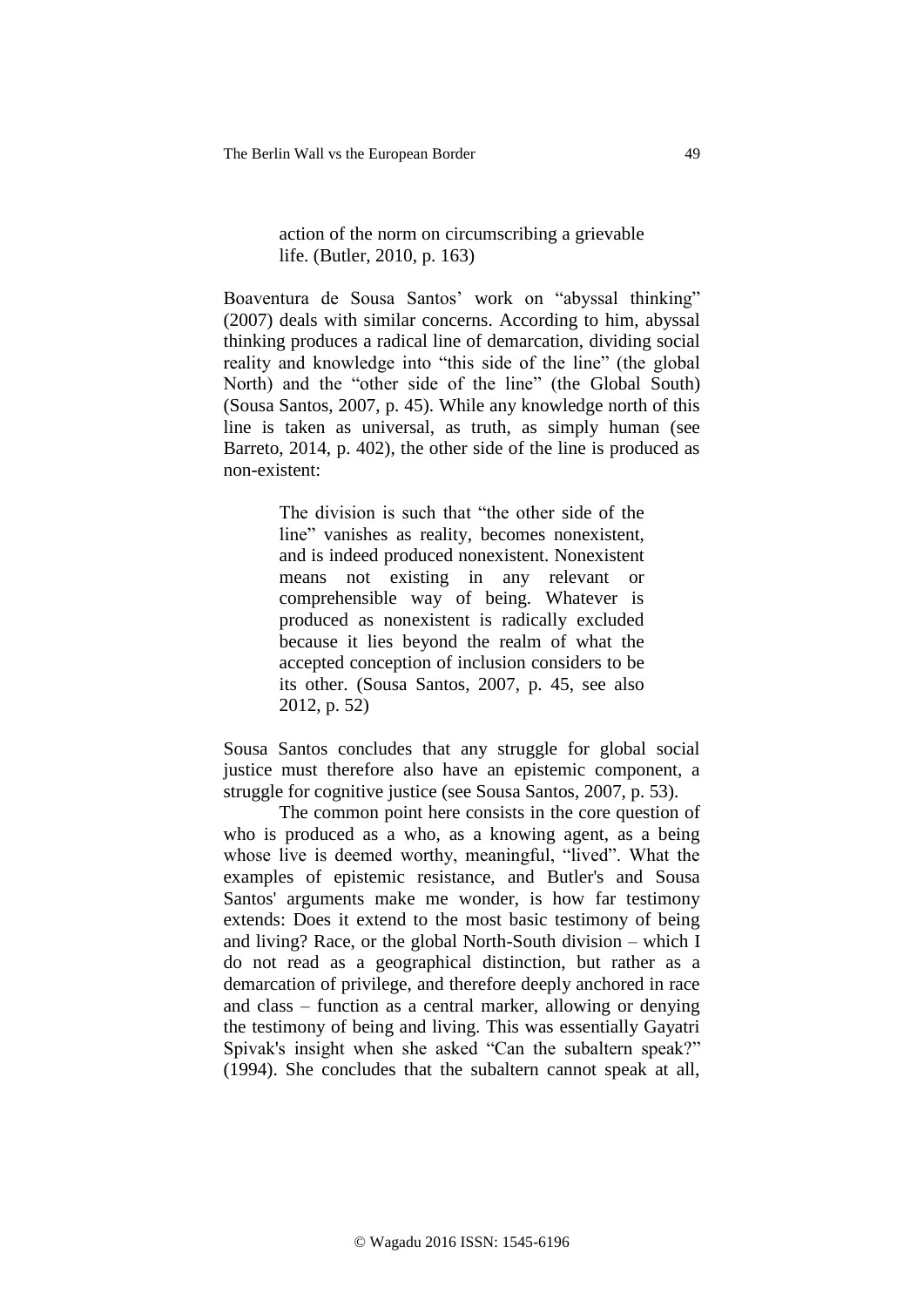because the multiple layers of oppression (gender, race, class, etc.) will always result in the subaltern subject being spoken for and not being listened to (see Spivak, 1994, pp. 91–92). Race or subalternity constitutes a grid, according to which some bearers of knowledge are not only silenced or demonized, but are not even conceptualized as agents, as subjects, or living at all. Scholars like Spivak, Sousa Santos or Butler do not specifically use the terminology of testimonial or epistemic injustice, but their works address a crucial point regarding epistemic injustice in race matters: If epistemic injustice pertains to the knowing agent, to what extent can the "knowing" be separated from the "agent"? I argue that the examples of epistemic resistance as well as the decolonial and deconstructive scholarship alert us to a central point: by rendering Black/Muslim/Brown lives non-relevant, nonexistent, non-knowledgeable, they exclude them from the privilege white/European people have access to: giving testimony of simply being and living, in a putative universally intelligible way, with legitimate motives for exercising the freedom of movement or the freedom of speech.

This insight calls for a coupling of epistemic injustice with a theory of subject formation, with a conceptualization of the subject's agency – a demand for epistemic justice reflected in the #JeSuisNigeria or #BlackLivesMatter campaign: Importantly, the epistemic resistance emphasizes that Black Lives *Matter*. This demands not just recognition of a Black or a Nigerian life as an existing life, but the conceptualization as a life that matters, a meaningful life. The white crosses at the Melilla border make that same demand exactly: a conceptualization of the lives of Black migrants as lives that can give testimony of their suffering, hardship, and aspirations – as a subject with knowledge capacities and political agency. Scholarship on epistemic injustice should therefore restrain from theorizing based on the assumption of a given subject entity, a pre-existing knowledge bearer. Instead, epistemic injustice is already decisive in the process of subject formation, of rendering a subject capable of knowledge, agency and testimony.

Yet, taking the issue further, the analysis also questions what a reference point for epistemic resistance might be. Sousa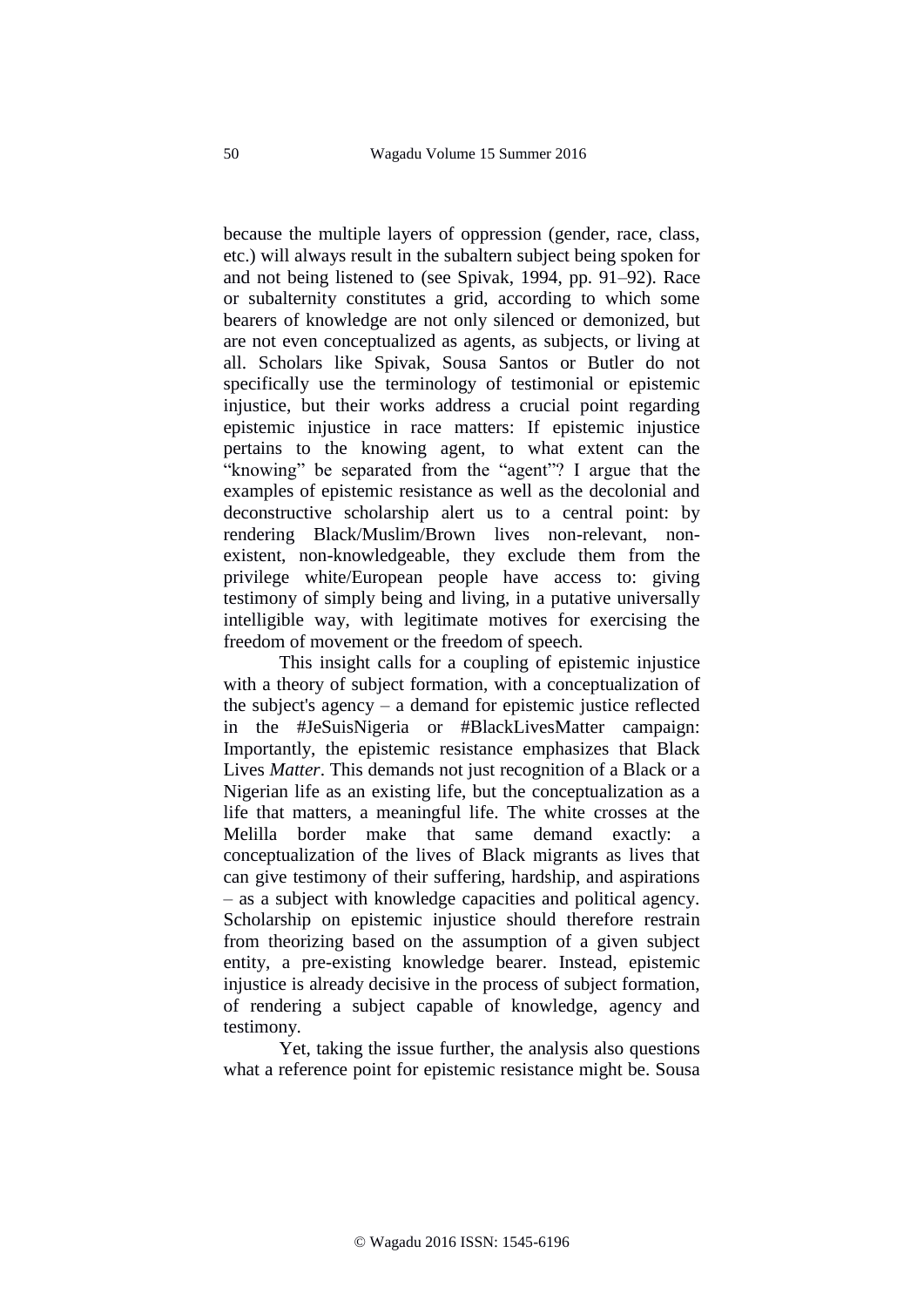Santos' work stipulates that our reality is fundamentally characterized by dividing lines, and these divisions and exclusions have also become evident with regard to the freedom of movement and the freedom of speech. The two human rights purport universality, but are configured as to exclude and render illegitimate any voices differing from its Western, liberal bias. Critical voices have shown how resorting to human rights may fool us into assuming that political divisions can be transcended and violence be abolished through ethics (Meister, 2011; see Williams, 2010). Closely connected is the notion of humanity or humanness, which is often invoked by activists seeking to redress epistemic injustice in the cases I have examined. The question remains whether any call for the recognition of human rights or humanness does not amount to an assimilation of Black/Brown/Muslim subjects into the category of the "human" and the "bearer of human rights" as defined by those in power. To conclude, further research may investigate strategies of epistemic resistance tackling this dilemma.

#### **Conclusion**

In the past years, scholarship on epistemic injustice has increasingly broadened its categories. Fricker (2010) herself admits the "diversity of epistemic injustice, and in particular of those phenomena my own discussion tends to gather together under the head of testimonial injustice" (p. 175). A variety of authors have started including more structural/institutional aspects (see Anderson, 2012), or focused on the relations between the social imaginary/stigmatization and epistemic injustice (see Bunch, 2014; McConkey, 2004; Medina, 2011, 2013). Several contributions have linked epistemic injustice with questions of recognition (see Gentile, 2013; McConkey, 2004), as the socially marginalized/stigmatized are precluded from any credibility, empathy, legitimacy, denying them a position of a potential knower. This is why Medina (2013, p. 307,310) calls for a pluralization of social imaginaries, which challenge the cognitive-affective foreclosures by the epistemically privileged, and open up possibilities for epistemic friction and different lived experiences.

So far, epistemic injustice has already engaged with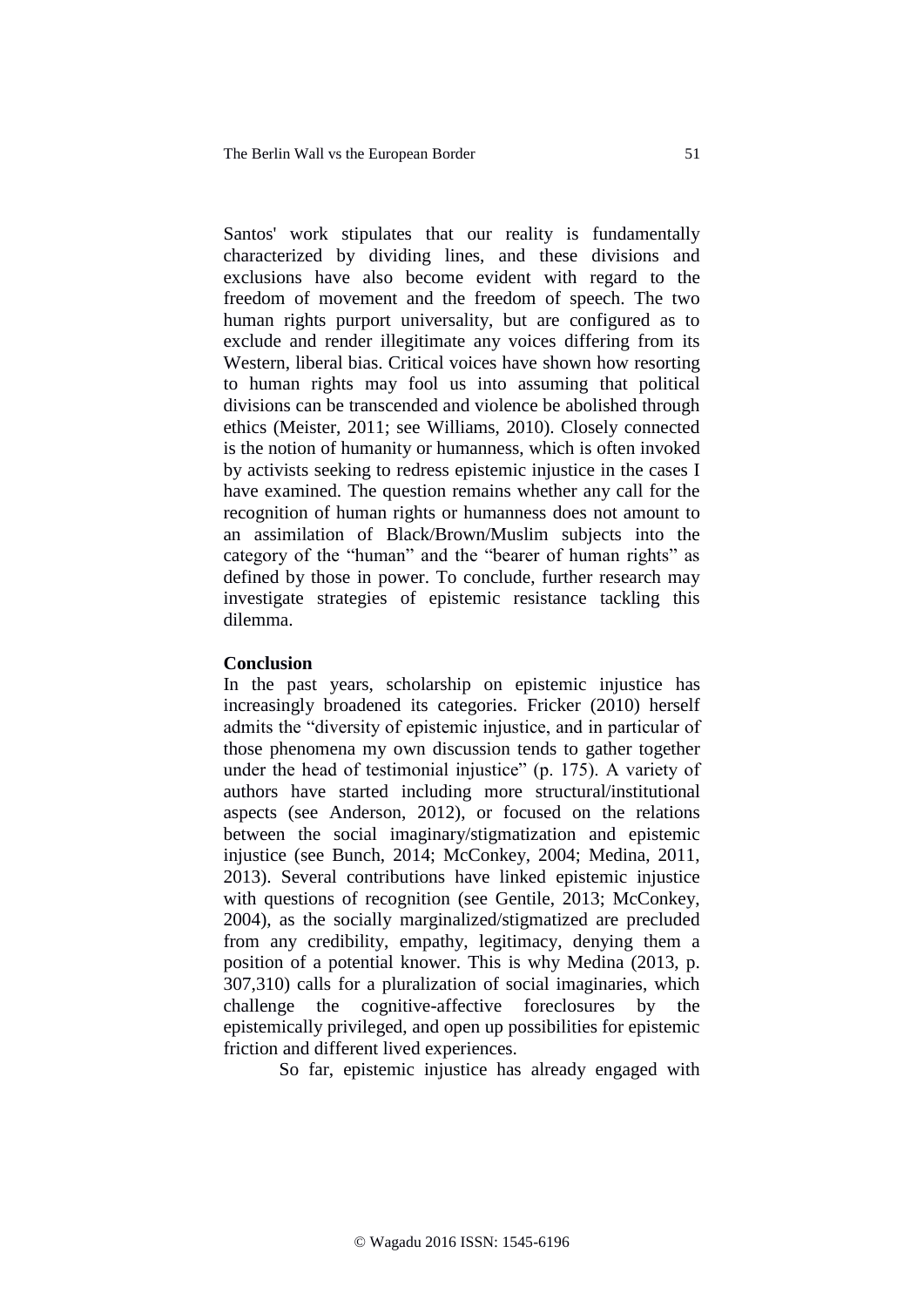racial oppression, especially in terms of testimonial injustice. Fricker's (2007) analysis of the epistemic injustice in *To Kill a Mockingbird*, as well as the constructive critique her work has received are highly illuminating when it comes to epistemic injustice in race matters. However, my analysis shows that epistemic injustice is not only relevant in situations of testimony, where credibility is denied to an individual because of racial prejudice. Rather, any theorizing of epistemic injustice on race matters also needs to contemplate how some are being precluded as witnesses to their own agency on all accounts, not only in the individual instance, but on the structural level of subject formation. The examples of freedom of movement and freedom of speech have shown that Black/Brown/Muslim lives fail to be acknowledged as meaningful lives in the first place, they are being denied the fundamental testimony of a subject position, agency and meaningful aspirations. Therefore, I suggest that further research on epistemic justice in race matters can greatly benefit from drawing inspiration from decolonial and deconstructivist scholarship such as Spivak, Sousa Santos and Butler. Scholarship on epistemic injustice should not ignore the epistemic violence (Spivak, 1994) that is inflicted on large parts of the globe along racial lines, nor can it separate the "knowing" from the "agent". To my mind, it would be productive for the research on epistemic injustice to move more towards what Pohlhaus (2012) terms "willful hermeneutical ignorance", which designates

> [...] instances where marginally situated knowers actively resist? epistemic domination through interaction with other resistant knowers, while dominantly situated knowers nonetheless continue to misunderstand and misinterpret the world. (ibid., p. 716)

This is to say, that scholarship on epistemic injustice can benefit from not only considering epistemic vices and virtues, but including the willful ignorance, the structural epistemic violence wielded over Black/Brown/Muslim people as knowing agents and particularly as subjects. As this contribution has shown, white/European lives are conceptualized as simply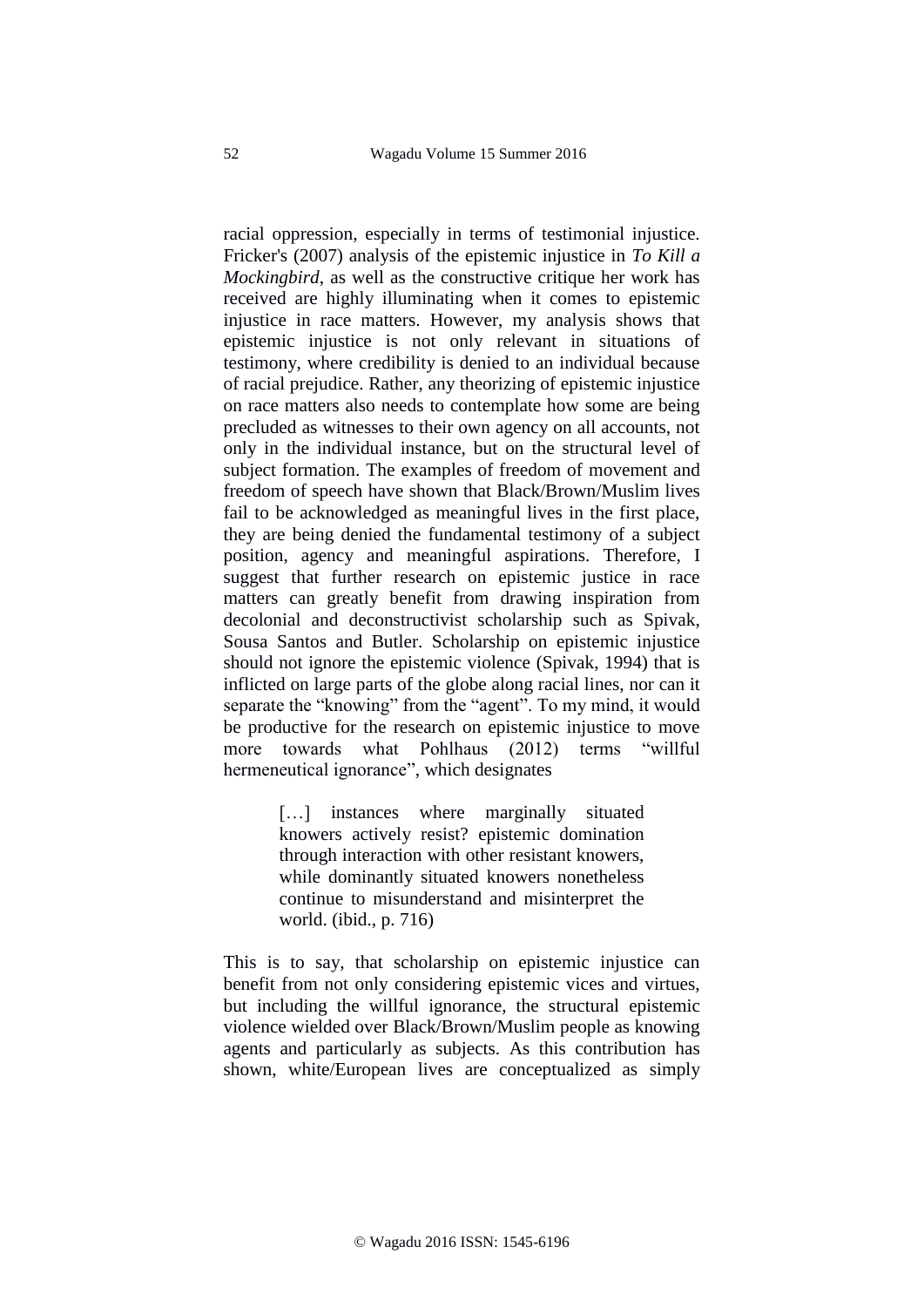human, as bearers of knowledge and agency, as bearers of the freedom of movement and the freedom of speech. As human rights and concomitant notions of humanness appear to be ambivalent, it is questionable whether they should serve as a rallying-point for epistemic resistance. However, this should not prevent us from clearly denouncing the epistemic injustice and therewith the partial application of these putatively universal norms at work in the cases examined above: Although there is ample testimony of their aspirations and agency, these qualities are willfully denied to Black/Brown/Muslim lives, thereby not only silencing or demonizing them but precluding them from testimony all together. Analyzing epistemic injustice in race matters has shown that research on epistemic injustice should broaden its focus beyond narrow definitions of testimonial injustice. Instead, it needs to pay attention to the complex power struggles of subject formation and negation, and be mindful of the pitfalls of a human rights discourse.

#### **Notes**

<sup>1</sup> In June 2015, a white US-American killed 9 Black Americans in a Church meeting (BBC, 2015). The attacker, most likely a white supremacist, is now on trial for hate crime, amongst others.

 $2$  Since my first draft of this article in July 2015, the discursive material regarding my two cases has multiplied, caused by the unprecedented arrivals of migrants and refugees throughout the summer and autumn of 2015 and by the Paris shootings in November 2015. Although I will only be able to partially include recent events into my work, they essentially confirm my analysis.

<sup>3</sup> Termed "epistemicide" by Sousa Santos (2007).

<sup>4</sup> The composition of this figure can be found at the Chronicles of the Wall website (Chronik der Mauer, n.d.), for example, this number also includes the death of 8 border guards.

 $<sup>5</sup>$  All the quotes in this sentence are translated by the author.</sup>

<sup>6</sup> In the past years, a variety of critical reports, books and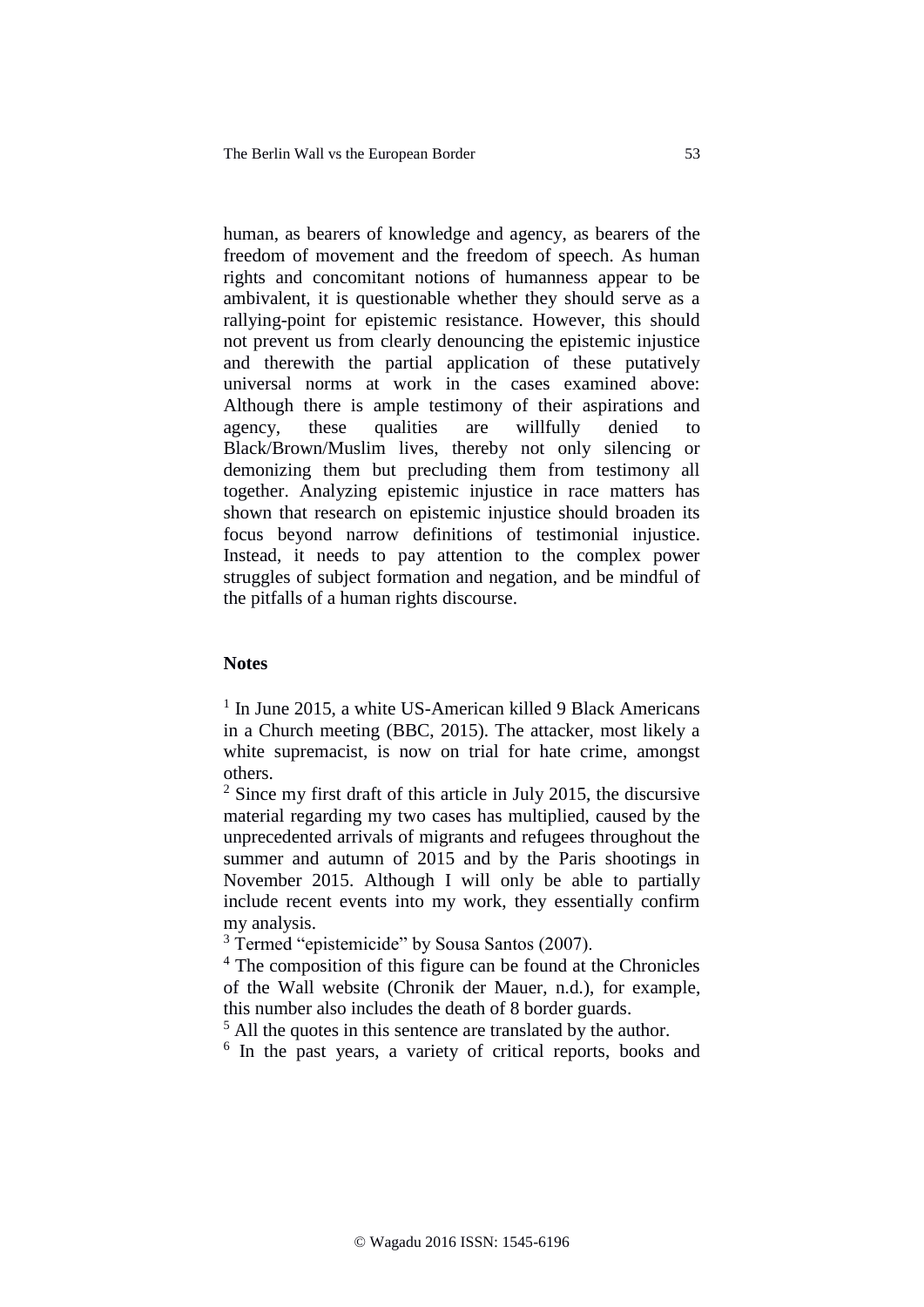stories have been published, however, they are still far from dominating the discourse on migration. For example, the report by the Ethical Journalism Network (2015) still finds that migrants are generally stigmatized, reduced to certain roles and deprived of their individual stories.

 $7$  For examples, see an article published by the Philologist Association of the state of Sachsen-Anhalt (2015, for the original comment see MDR, 2015) which has by now been removed from the online publication, and newspaper articles such as Kelle (2015).

<sup>8</sup> This point is highly up-to-date, as continuous debates about filtering and controlling migration (e.g. in Britain, France) remind us. It deserves further analysis, which would, however, go beyond the scope of this paper. For an interesting elaboration of the close ties between migration at the European borders and capitalist exploitation, see Traoré and Le Dantec (2012).

<sup>9</sup> Translated by the author from "toutes les bonnes consciences du showbusiness" (original source).

<sup>10</sup> Although I certainly do not want to render those People of Color invisible who were amongst the victims of the Paris shootings, I refer to the fact that the majority was white, and the discourse around French identity and liberal values inserted the victims of the Paris shootings into a hegemonic position.

 $11$  In October 2015, when Germany commemorated the 25th anniversary of the reunification (3rd of October 1990), the discrepancy between the festivities' slogan "Overcoming Borders" and the continuous arrival of refugees and migrants in Europe could not be overlooked any more, not even by highlevel politicians. However, any reference to the common experience of East Germans and migrants entering Europe remained on a very superficial level. In his speech, the German president Gauck merely mentioned that similarly to 1990, a new feeling of unity needed to be created in Germany (see Gauck, 2015). The Hessen state secretary complemented himself for having invited refugees to the festivities (see Bußer, 2015). These utterings do in no way amount to any epistemic recognition of the arriving migrants and refugees as agents of knowledge or bearers of rights.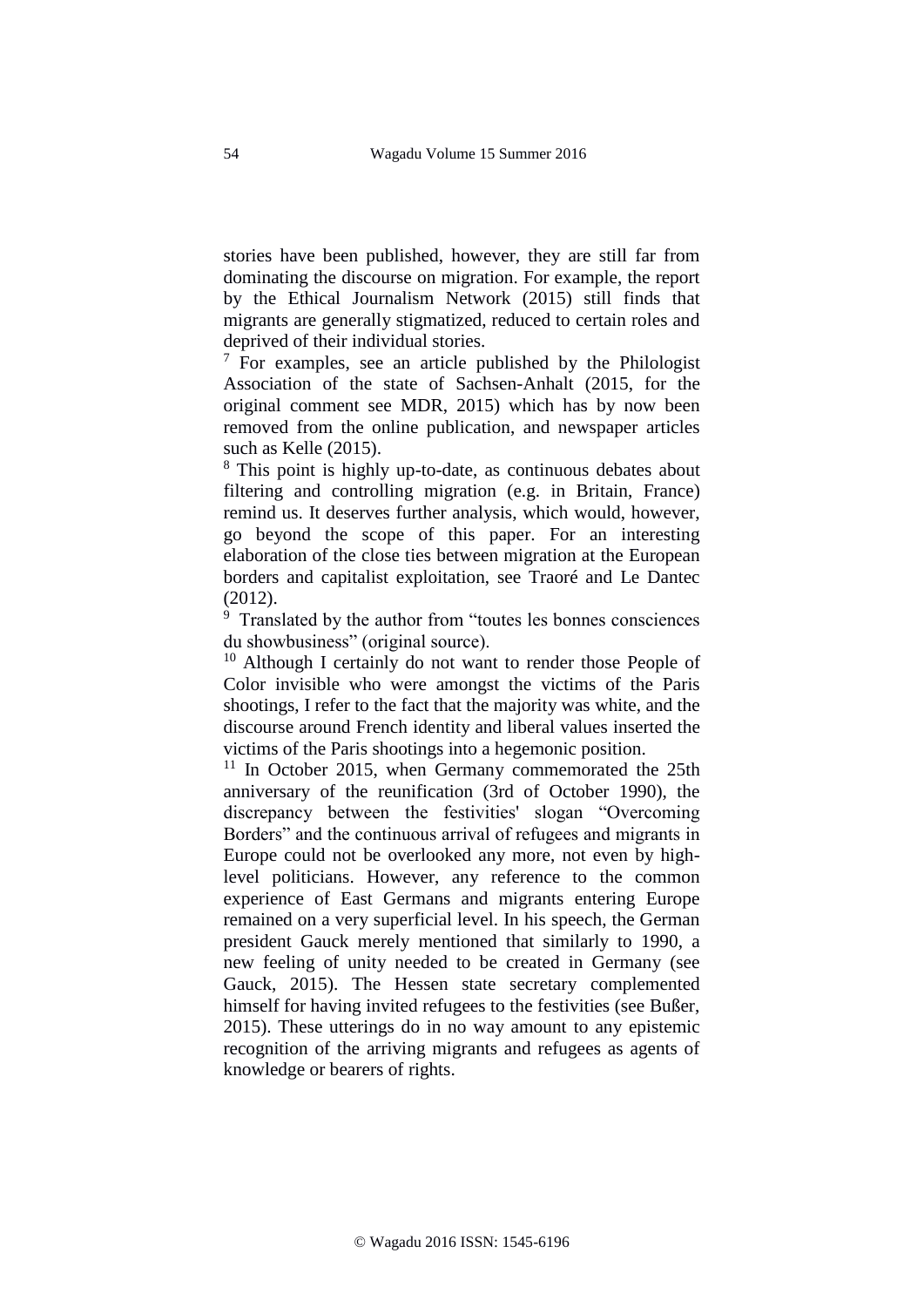The Berlin Wall vs the European Border 55

# **References**

| AfricAvenir. (2015). Fatou Diome: Migration to Europe as                       |
|--------------------------------------------------------------------------------|
| freedom and emancipation! Reading & discussion.                                |
| Retrieved July 5, 2015 from:                                                   |
| http://www.africavenir.org/event-                                              |
| details/cal/event/detail/2015/07/15/fatou_diome_migrati                        |
| on_nach_europa_ist_auch_emanzipation_und_freiheit/v<br>iew-list page_id-1.html |
| Agence France-Presse. (2015, January 15). #JesuisNigeria:                      |
| entre Charlie Hebdo et Boko Haram: Une indignation à                           |
| deux vitesses? Huffington Post Quebec. Quebec.                                 |
| Retrieved from:                                                                |
| http://quebec.huffingtonpost.ca/2015/01/15/jesuisnigeri                        |
| a-et-jesuischarlie-une-indignation-a-deux-                                     |
| vitesses_n_6479958.html                                                        |
| Ajayi, L. (2015, January 12). Let's declare #IamNigeria to                     |
| honor nation's 2000 lives lost to terrorism. Retrieved                         |
| from:                                                                          |
| http://www.pambazuka.net/en/category.php/features/91                           |
| 999/print                                                                      |
| Allison, S. (2015, January 12). I am Charlie, but I am Baga,                   |
| too: On Nigeria's forgotten massacre. Daily Maverick.                          |
| Retrieved from:                                                                |
| http://www.dailymaverick.co.za/article/2015-01-12-i-                           |
| am-charlie-but-i-am-baga-too-on-nigerias-forgotten-                            |
| massacre/                                                                      |
| Amnesty International. (2015, January 16). France faces                        |
| "litmus test" for freedom of expression as dozens                              |
| arrested in wake of attacks. Amnesty International                             |
| News. Retrieved from:                                                          |
| https://www.amnesty.org/en/latest/news/2015/01/france                          |
| -faces-litmus-test-freedom-expression-dozens-arrested-                         |
| wake-attacks/                                                                  |
| Anderson, E. (2012). Epistemic justice as a virtue of social                   |
| institutions. Social Epistemology: A Journal of                                |
| Knowledge, Culture and Policy, 26(2), 163-173.                                 |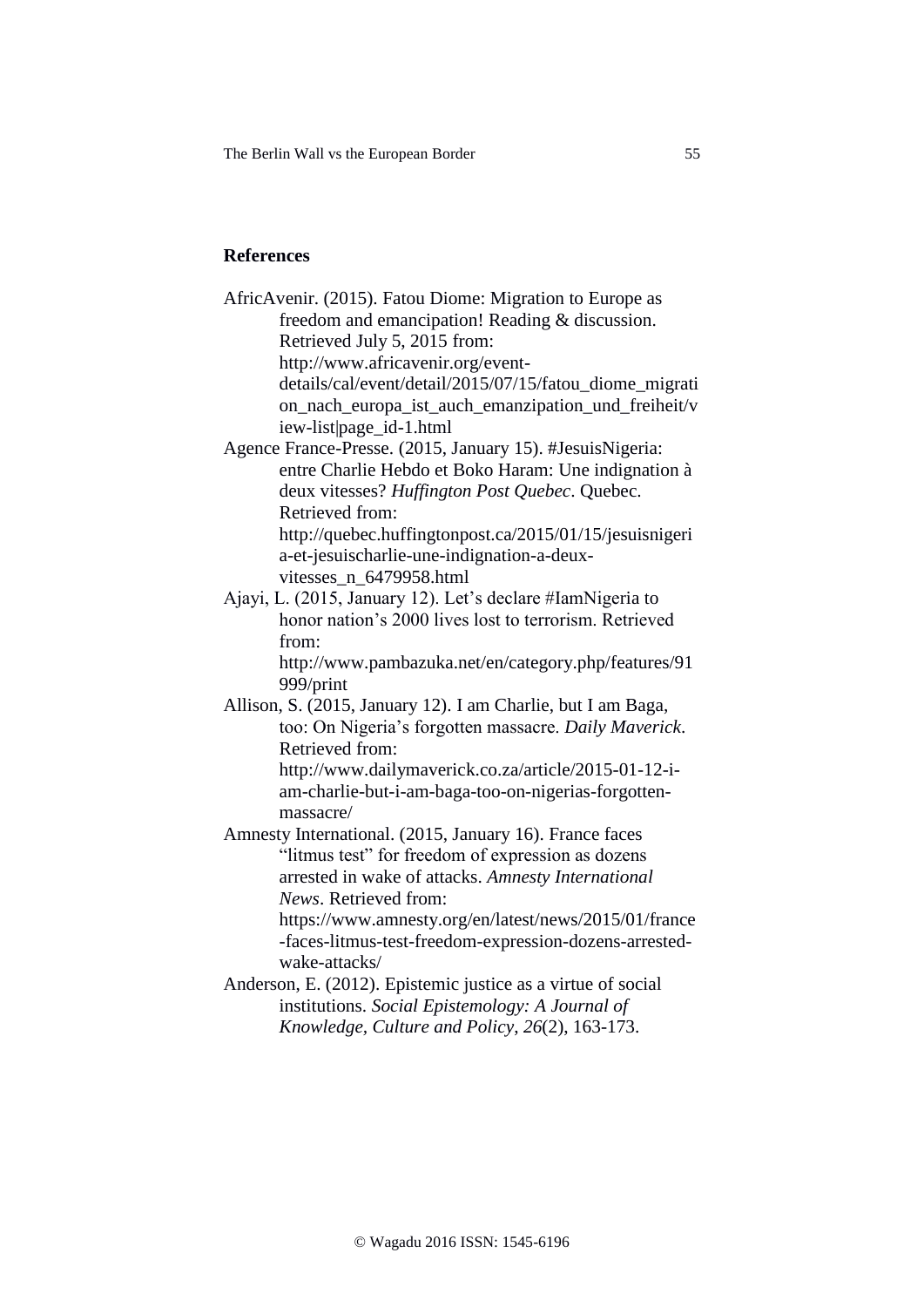- Baraka, A. (2015a, January 15). The Charlie Hebdo white power rally in Paris. *Pambazuka News*, (709). Retrieved from:
	- http://www.pambazuka.net/en/category.php/features/93 715
- Baraka, A. (2015b, July 8). No "Je Suis Charleston"? The depoliticization of black oppression. *Pambazuka News*, (734). Retrieved from: http://www.pambazuka.net/en/category.php/features/95
- Barreto, J.-M. (2014). Epistemologies of the South and human rights: Santos and the quest for global and cognitive justice. *Indiana Journal of Global Legal Studies*, *21*(2), 395-422.
- Baxi, Up. (2009). *Human rights in a posthuman world: Critical essays*. Oxford: Oxford University Press.
- BBC. (2015, June 18). Charleston church shooting: Suspected gunman arrested. *BBC News*. Retrieved from <http://www.bbc.com/news/world-us-canada-33190735>
- Berlin.de. (2014, September 11). Licht-Installation: 25 Jahre Fall der Berliner Mauer. *Berlin.de Das Offizielle Hauptstadtportal*. Berlin. Retrieved from: http://www.berlin.de/events/3236446-2229501 lichtinstallation-25-jahre-fall-der-berl.html
- Berlin Refugee Strike. (2015). Movement Magazine, *1*. Retrieved from:
- http://cargocollective.com/Movementmagazine/ Bhargava, R. (2013). Overcoming the epistemic injustice of colonialism. *Global Policy*, *4*(4), 413-417.
- Bunch, M. (2014). Communicating for the purposes of human rights: Sex work and discursive justice in Canada. *Canadian Journal of Human Rights*, *3*(1), 39-74.
- Bußer, M. (2015, October 2). "Grenzen überwinden": Das Bürgerfest zum Tag der Deutschen Einheit in Frankfurt am Main [Deutschland Archiv]. Retrieved from: http://www.bpb.de/212972
- Butler, J. (2010). *Frames of war. When is life grievable?* London; New York: Verso.

141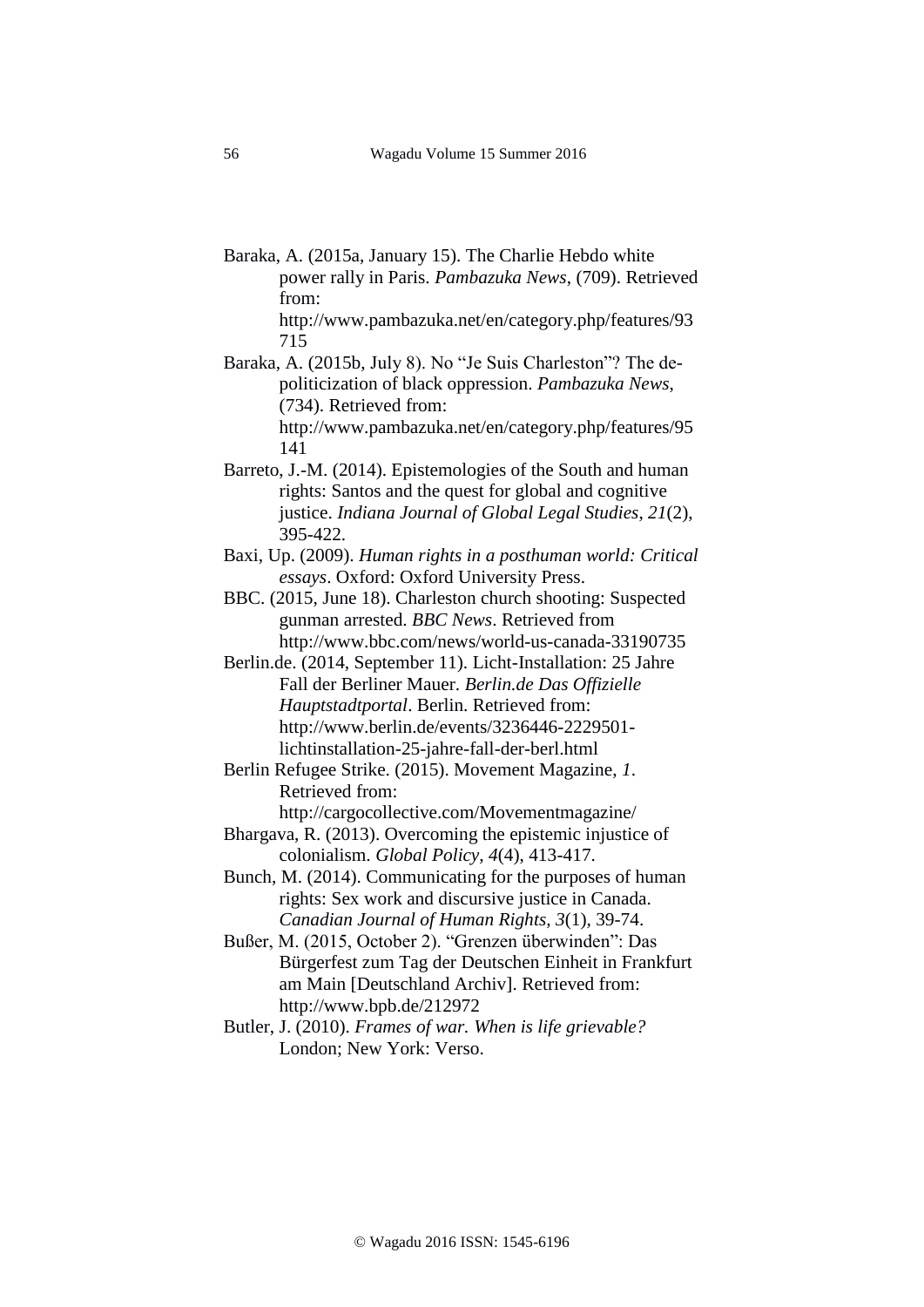Campbell, H. (2014, June 4). The menace of Boko Haram and fundamentalism. *Pambazuka News*, (681). Retrieved from

http://www.pambazuka.net/en/category.php/features/91 999/print

Chronik der Mauer. (n.d.). Liste der 138 Todesopfer an der Berliner Mauer 1961-1989. Retrieved July 5, 2015 from: http://www.chronik-der-mauer.de/todesopfer/

Cole, T. (2015, January 9). Unmournable bodies. *The New Yorker*. New York. Retrieved from: http://www.newyorker.com/culture/culturalcomment/unmournable-bodies

Council of the European Union. (2015). Main results of the Foreign Affairs Council 18/05/2015. Retrieved July 5, 2015 from: http://www.consilium.europa.eu/en/meetings/fac/2015/0 5/18/

Dabale, Y. (2015, February 19). Boko Haram is not a feminist problem: A Nigerian women's perspective. *Pambazuka News*, (714). Retrieved from: http://www.pambazuka.net/en/category.php/comment/9

4027/print Desalambre. (2013, November 25). Fernández Díaz: Las cuchillas de la valla causan heridas "superficiales." *El* 

*Diario*. Andalucia. Retrieved from: http://www.eldiario.es/desalambre/Fernandez-Diazcuchillas-heridas-superficiales\_0\_200530711.html

Desalambre. (2014a, March 18). FOTO: Así son las últimas heridas provocadas por la valla de Melilla. *El Diario*. Andalucia. Retrieved from: http://www.eldiario.es/desalambre/FOTO-ultimas-

heridas-provocadas-Melilla\_0\_240077028.html

Desalambre. (2014b, November 4). Fernández Díaz: "Entre los inmigrantes irregulares se cuelan terroristas yihadistas." *El Diario*. Andalucia. Retrieved from:

[http://www.eldiario.es/desalambre/Fernandez-Diaz](http://www.eldiario.es/desalambre/Fernandez-Diaz-inmigrantes-irregulares-terroristas_0_321618916.html)[inmigrantes-irregulares-terroristas\\_0\\_321618916.html](http://www.eldiario.es/desalambre/Fernandez-Diaz-inmigrantes-irregulares-terroristas_0_321618916.html)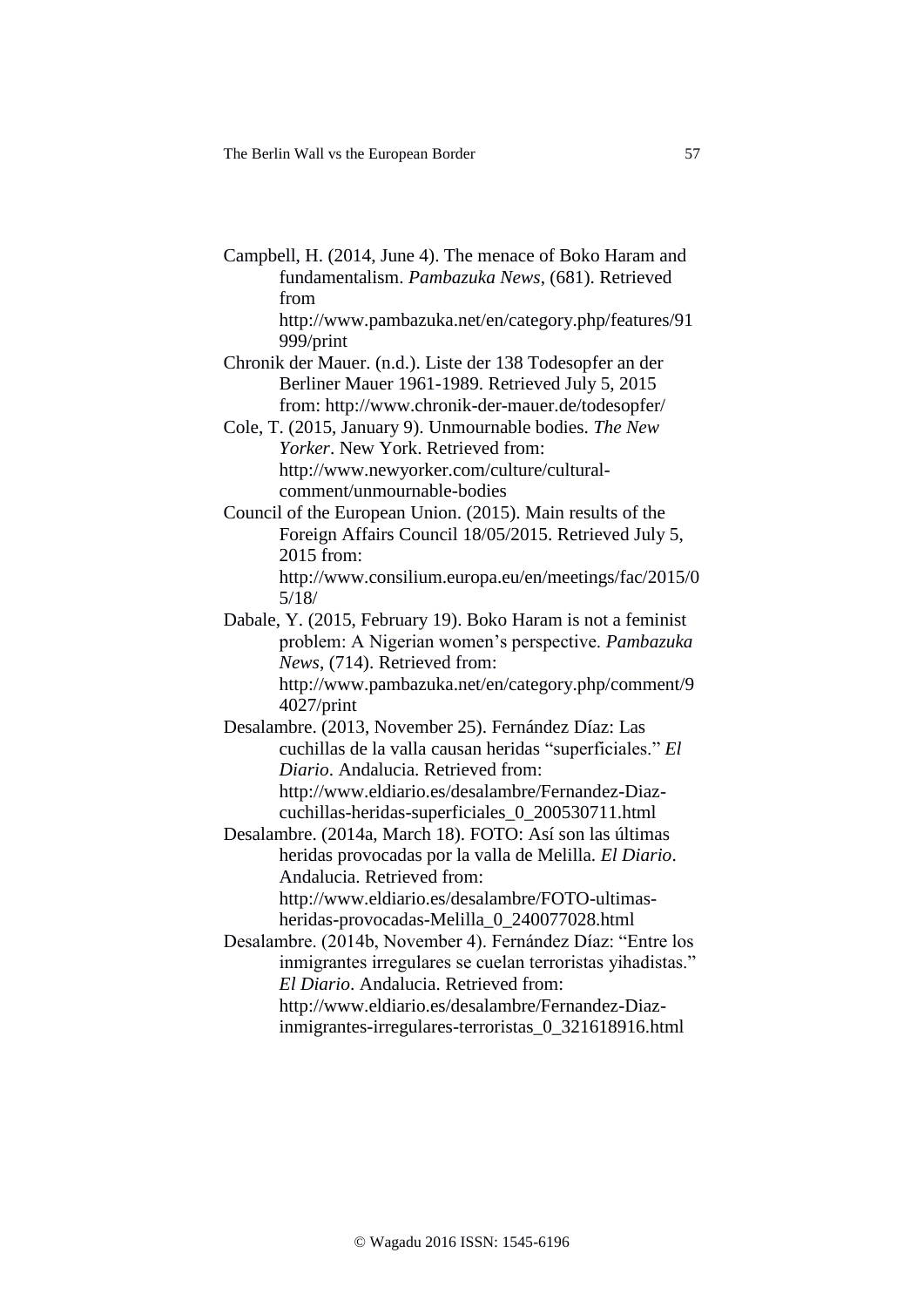- Ethical Journalism Network. (2015). *Moving stories. International review of how media cover migration*. London. Retrieved from: http://ethicaljournalismnetwork.org/assets/docs/038/141 /6adda26-23eaf8d.pdf
- Ford, G. (2014a, May 21). Kidnapped girls become tools of US imperial policy in Africa. *Pambazuka News*, (679). Retrieved from: http://www.pambazuka.net/en/category.php/features/91 842
- Ford, G. (2014b, May 28). Boko Haram a blessing for imperialism in Africa: U.S. training death squads. *Black Agenda Report*. Retrieved from toutes les bonnes consciences du showbusiness
- Fricker, M. (2007). *Epistemic injustice: Power and the ethics of knowing*. Oxford: Oxford University Press.
- Fricker, M. (2010). Replies to Alcoff, Goldberg, and Hookway on Epistemic injustice. *Episteme*, *7*(2), 164-178.
- Gauck, J. (2015, October). *Tag der Deutschen Einheit*. Presented at the Festakt zum 25. Jubiläum der Wiedervereinigung, Frankfurt am Main. Retrieved from:

http://www.spiegel.de/politik/deutschland/joachimgauck-rede-zum-tag-der-deutschen-einheit-im-wortlauta-1056019.html

- Geddie, E. (2014, January 16). Undocumented migrants: time to change the European discourse. *OpenDemocracy*. Retrieved from: https://www.opendemocracy.net/opensecurity/evegeddie/undocumented-migrants-time-to-changeeuropean-discourse
- Gentile, V. (2013). "Epistemic injustice" and the "right not to be poor": Bringing recognition into the debate on global justice. *Global Policy*, *4*(4), 425-427.
- Gutiérrez, J. A. (2015, January 7). Je ne suis pas Charlie (I am not Charlie). Retrieved from

http://www.anarkismo.net/article/27783

Hoover, J. (2012). Human rights contested. *Journal of Intervention and Statebuilding*, *6*(2), 233-246.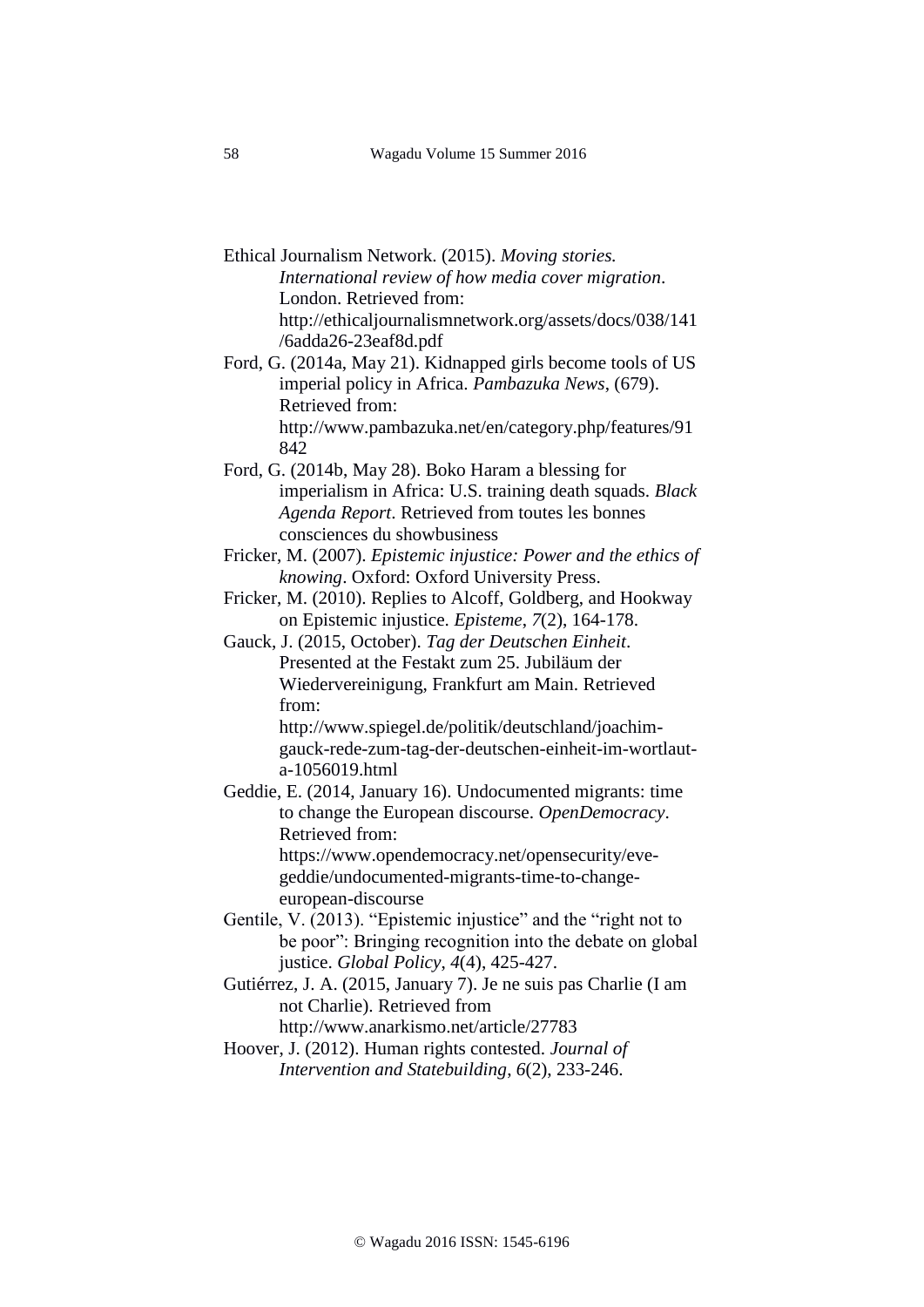http://doi.org/10.1080/17502977.2012.672692

International Women's Space. (2015). *In our own words. Refugee women in Germany tell their stories*. Berlin: International Women's Space. Retrieved from [https://iwspace.wordpress.com/in-our-own](https://iwspace.wordpress.com/in-our-own-words/#DIGITAL)[words/#DIGITAL](https://iwspace.wordpress.com/in-our-own-words/#DIGITAL)

Kelle, B. (2015, October 2). Fliehen ist männlich. Frauen als Freiwild? *FOCUS Magazin*. Retrieved from: http://www.focus.de/magazin/archiv/fliehen-istmaennlich-frauen-als-freiwild\_id\_4983292.html

Khader, S. (2015, January 8). Why you won't see me posting "Je Suis Charlie." Retrieved from: http://www.secondshiftblog.com/2015/01/wont-seeposting-je-suis-charlie/

Koutonin, M. R. (2015, March 13). Why are white people expats when the rest of us are immigrants? *The Guardian*. Retrieved from: http://www.theguardian.com/global-developmentprofessionals-network/2015/mar/13/white-peopleexpats-immigrants-migration

Laboy, S. (2015, January 13). What about #JeSuisNigerian? A hashtag we want to see more of. Retrieved from: http://fusion.net/story/38133/what-about-jesuisnigeriana-hashtag-we-want-to-see-more-of/

*LeMonde.* (2015, November 14). Des responsables européens font le lien entre les attentats de Paris les réfugiés. *LeMonde Service Europe*. Retrieved from: http://www.lemonde.fr/europe/article/2015/11/14/desfigures-politiques-europeennes-font-le-lien-entre-lesattentats-de-paris-et-les-refugies\_4810135\_3214.html

Mbolela, E. (2014). *Mein Weg vom Kongo nach Europa*. Wien: Mandelbaum Verlag.

McConkey, J. (2004). Knowledge and acknowledgement: "Epistemic injustice" as a problem of recognition. *Politics*, *24*(3), 198-205.

MDR. (2015, November 7). Lehrerverband warnt vor Flüchtlingen. *MDR Sachsen-Anhalt*. Retrieved from: [http://www.mdr.de/sachsen-anhalt/lehrerverband-warnt](http://www.mdr.de/sachsen-anhalt/lehrerverband-warnt-vor-fluechtlingen100.html)[vor-fluechtlingen100.html](http://www.mdr.de/sachsen-anhalt/lehrerverband-warnt-vor-fluechtlingen100.html)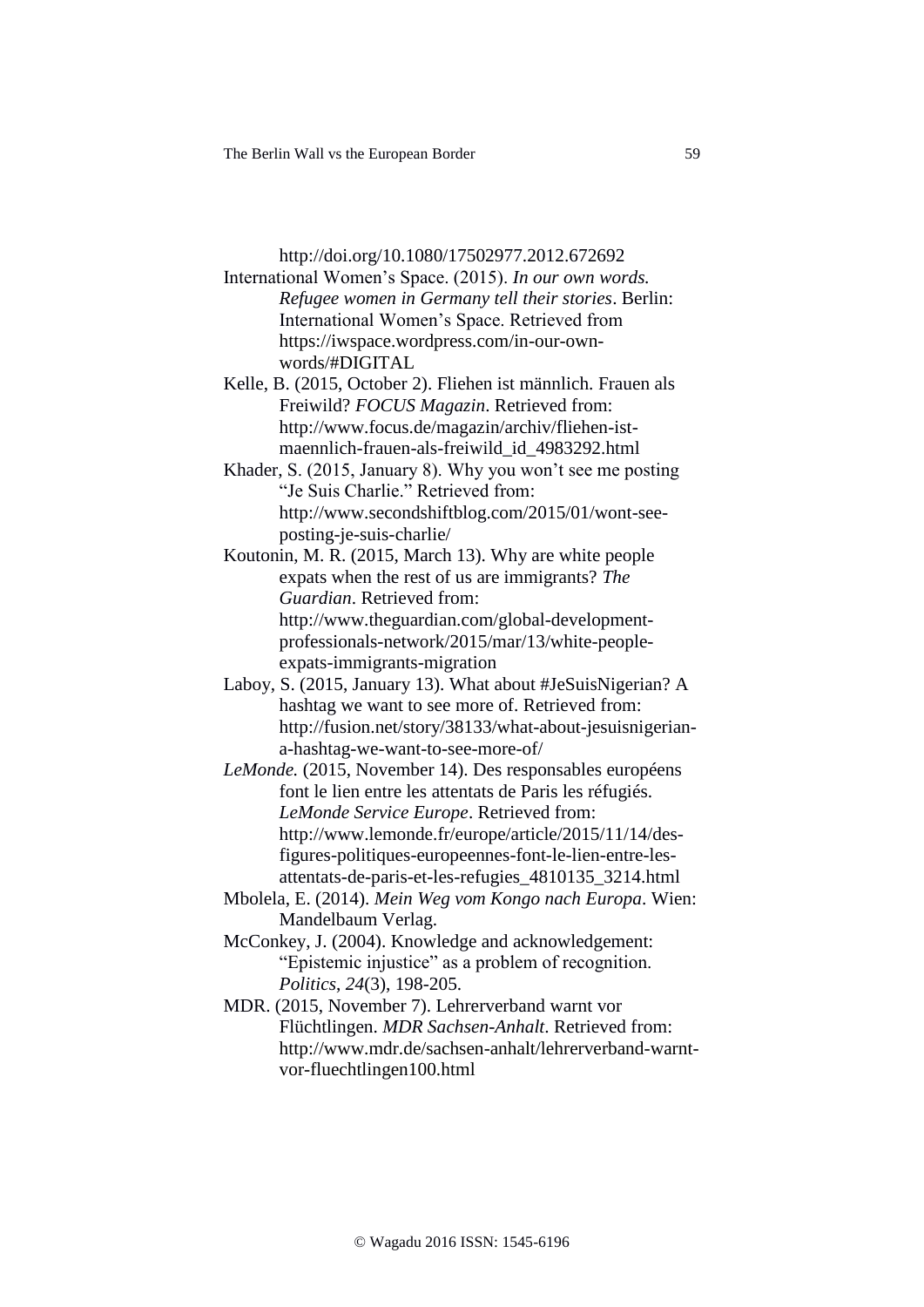- Medina, J. (2011). The relevance of credibility excess in a proportional view of epistemic injustice: Differential epistemic authority and the social imaginary. *Social Epistemology: A Journal of Knowledge, Culture and Policy*, *25*(1), 15-35.
- Medina, J. (2013). *The epistemology of resistance: Gender and racial oppression, epistemic injustice, and the social imagination*. Oxford: Oxford University Press.
- Meister, R. (2011). *After evil: A politics of human rights*. New York: Columbia University Press.
- Oltermann, P. (2014, November 3). Art group removes Berlin Wall memorial in border protest. *The Guardian*. Retrieved from: http://www.theguardian.com/world/2014/nov/03/berlin-

wall-memorial-border-protest#img-1

- Philologenverband Sachsen-Anhalt. (2015). *Gymnasium in Sachsen-Anhalt*, *Zeitschrift des Philologenverbands Sachsen-Anhalts*,3. Retrieved from: http://www.phvsa.de/files/gisa/Zeitschrift\_03- 2015\_WEB.pdf
- Pohlhaus, G. (2012). Relational knowing and epistemic injustice: Toward a theory of willful hermeneutical ignorance. *Hypatia*, *27*(4), 715-735.
- Ramajo, J. (2015, June 26). España, denunciada ante la ONU por discriminación racial en la frontera con Marruecos. *El Diario*. Andalucia. Retrieved from: http://www.eldiario.es/andalucia/discrminacionracial\_0\_402110096.html
- Sanchez, P. (2015, June 22). Denuncian a España ante la ONU por discriminación racial en el derecho al asilo. *El Mundo*. Retrieved from: http://www.elmundo.es/espana/2015/06/22/558840dc26 8e3e75708b458d.html
- Sayare, S. (2015, January 30). What je suis Charlie has become. *The Atlantic*. Retrieved from: http://www.theatlantic.com/international/archive/2015/0 1/je-suis-charlie-france-patriotism/384990/
- Schulz, M. (2014, November 9). 25 Jahre Mauerfall Rede von Martin Schulz, Präsident des Europäischen Parlaments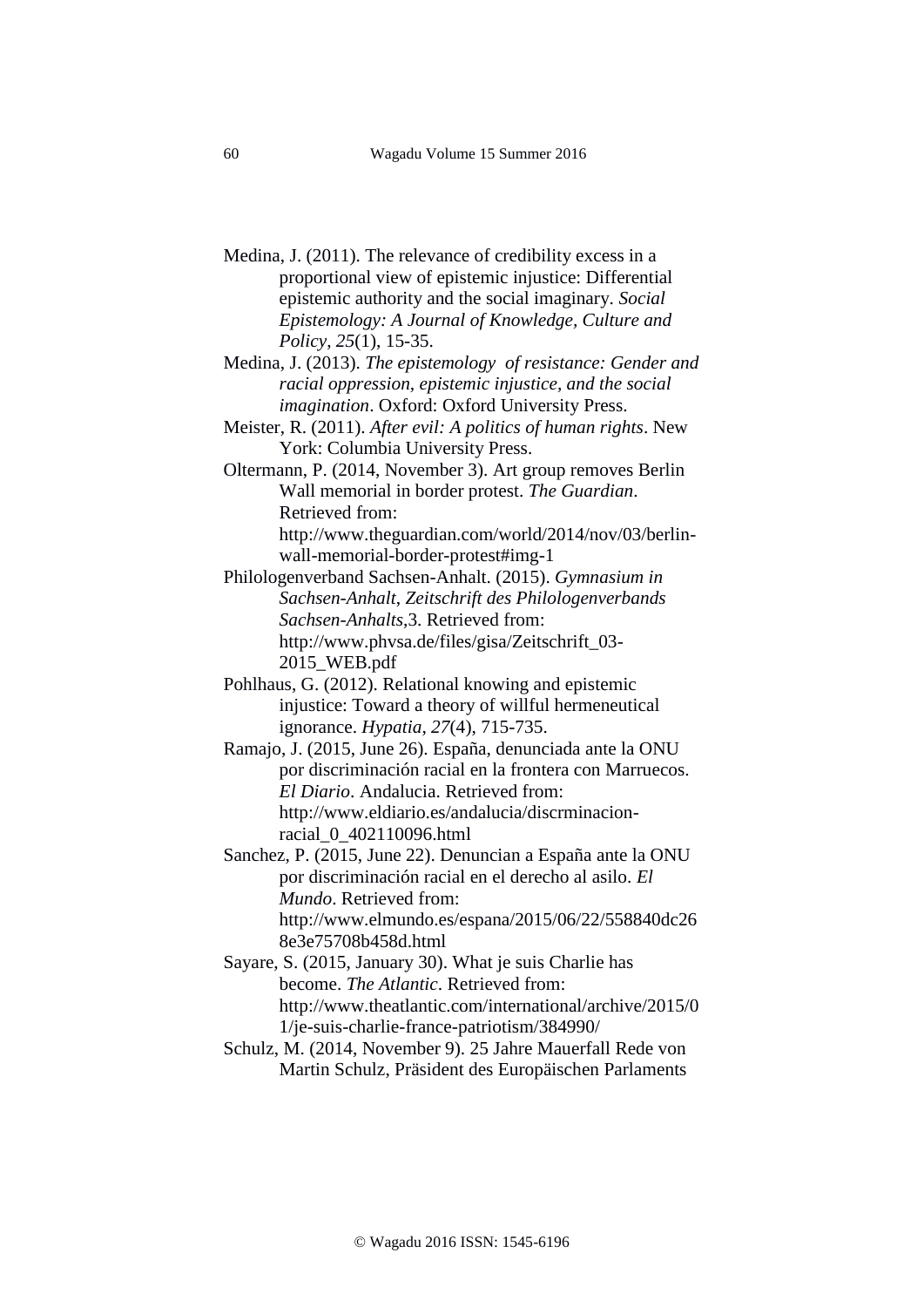zum Festakt des Landes Berlin Im Konzerthaus am Gendarmenmarkt, Berlin. Retrieved from: http://www.europarl.europa.eu/thepresident/de/press/press\_release\_speeches/speeches/spe eches-2014/speeches-2014-november/html/25-jahremauerfall-rede-von-martin-schulz--prasident-deseuropaischen-parlaments-zum-festakt-des-landes-berlinim-konzerthaus-am-gendarmenmarkt--berlin

Shearlaw, M. (2015, January 12). Why did the world ignore Boko Haram's baga attacks? *The Guardian*. Retrieved from: http://www.theguardian.com/world/2015/jan/12/ sp-boko-haram-attacks-nigeria-baga-ignored-media

Sousa Santos, B. de. (2007). Beyond abyssal thinking: From global lines to ecologies of knowledge. *Review (Fernand Braudel Center)*, *30*(1), 45-89.

Sousa Santos, B. de. (2012). Public sphere and epistemologies of the South. *Africa Development*, *37*(1), 43-67.

- Sousa Santos, B. de. (2014). *Epistemologies of the South: Justice against epistemicide*. Boulder, CO: Paradigm Publishers.
- Sousa Santos, B. de. (2015, January 15). Charlie Hebdo: Some tough quandaries. *Pambazuka News*, (709). Retrieved from:

http://www.pambazuka.net/en/category.php/features/93 711

- Spivak, G. (1994). Can the subaltern speak? In P. Williams & L. Chrisman (Eds.), *Colonial discourse and postcolonial theory: A reader* (pp. 66-111). New York: Columbia University Press.
- Stoltenberg, J. (2016, November). *Press conference following the meeting of the North Atlantic Council at the level of defence ministers*. Presented at the meeting of NATO ministers of defence, Brussels. Retrieved from: http://www.nato.int/cps/en/natohq/opinions\_127972.ht m
- Taylor, G. (2015, February 7). Nigeria elections postponed following Boko Haram violence. *The Washington Times*. Retrieved from: http://www.washingtontimes.com/news/2015/feb/7/nige